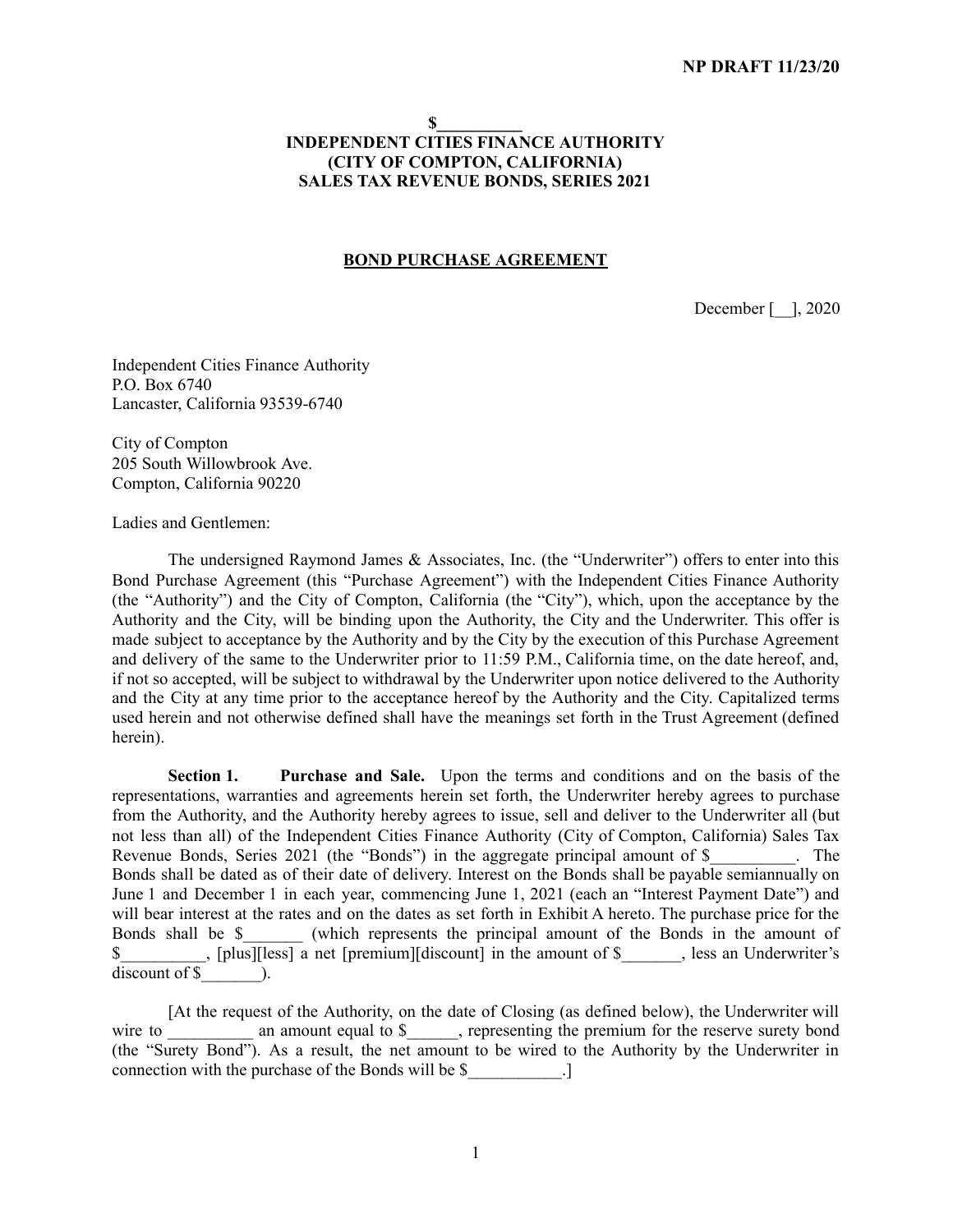The City and Authority acknowledge and agree that: (i) the purchase and sale of the Bonds pursuant to this Purchase Agreement is an arm's-length commercial transaction among the City, the Authority and the Underwriter; (ii) in connection therewith and with the discussions, undertakings and procedures leading up to the consummation of such transaction, the Underwriter is and has been acting solely as a principal and is not acting as a municipal advisor (as defined in Section 15B of the Securities Exchange Act of 1934, as amended), financial advisor or fiduciary; (iii) the Underwriter has not assumed an advisory or fiduciary responsibility in favor of the City or the Authority with respect to the offering contemplated hereby or the discussions, undertakings and procedures leading thereto (irrespective of whether the Underwriter has provided other services or is currently providing other services to the City or the Authority on other matters); (iv) the City and the Authority have consulted their own legal, financial, municipal and other advisors to the extent they have deemed appropriate; and (v) the Underwriter has provided the Authority and the City with certain disclosures required under the rules of the Municipal Securities Rulemaking Board (the "MSRB").

The Authority and the City hereby acknowledge receipt from the Underwriters of disclosures required by MSRB Rule G-17 (as set forth in MSRB Notice 2012-25 (May 7, 2012), relating to disclosures concerning the Underwriters' role in the transaction, disclosures concerning the Underwriters' compensation, conflict disclosures, if any, and disclosures concerning complex municipal securities financing, if any.

**Section 2. The Bonds and Related Documents.** The Bonds shall be issued pursuant to a Trust Agreement, dated as of January 1, 2021 (the "Trust Agreement"), by and among the Authority, the City and U.S. Bank National Association, Los Angeles, California, as trustee (the "Trustee"). The Bonds are payable from the Revenues (defined below) pledged under the Trust Agreement. The Revenues consist primarily of installment payments (the "Installment Payments") to be made by the City to the Authority and investment earnings derived from amounts held in certain funds and accounts established pursuant to the Trust Agreement (collectively with the Installment Payments, the "Revenues"). The Bonds are being issued to (i) finance the design, acquisition and construction of certain local roadway and street improvement projects (collectively, the "Projects") in the City, (ii) purchase a debt service reserve policy to satisfy the reserve requirement for the Bonds and (iii) pay the costs of issuing the Bonds. The Authority will sell the Projects to the City pursuant to an Installment Sale Agreement, dated as of January 1, 2021 (the "Installment Sale Agreement"), by and between the Authority and the City. The Bonds shall be as described in the Trust Agreement and the Limited Offering Memorandum dated the date hereof relating to the Bonds (which, together with all exhibits and appendices included therein or attached thereto and such amendments or supplements thereto which shall be approved by the Underwriter, is hereinafter called the "Limited Offering Memorandum").

The City will undertake, pursuant to the provisions of a Continuing Disclosure Agreement, to be dated the date of the Closing (the "Disclosure Agreement"), by and between the City and [\_\_\_\_\_\_\_\_\_], as dissemination agent, to provide certain annual information and notices of the occurrence of certain enumerated events. A description of the undertaking is set forth in the Preliminary Limited Offering Memorandum (as defined below) and will also be set forth in the Limited Offering Memorandum. The Trust Agreement, the Installment Sale Agreement and this Purchase Agreement are sometimes collectively referred to herein as the "Authority Documents."

**Section 3. Public Offering and Establishment of Issue Price.** The Underwriter agrees to make a *bona fide* initial public offering of all the Bonds at the public offering prices (or yields) set forth on Exhibit A attached hereto and incorporated herein by reference. Subsequent to the initial public offering, the Underwriter reserves the right to change the public offering prices (or yields) as they deem necessary in connection with the marketing of the Bonds, provided that the Underwriter shall not change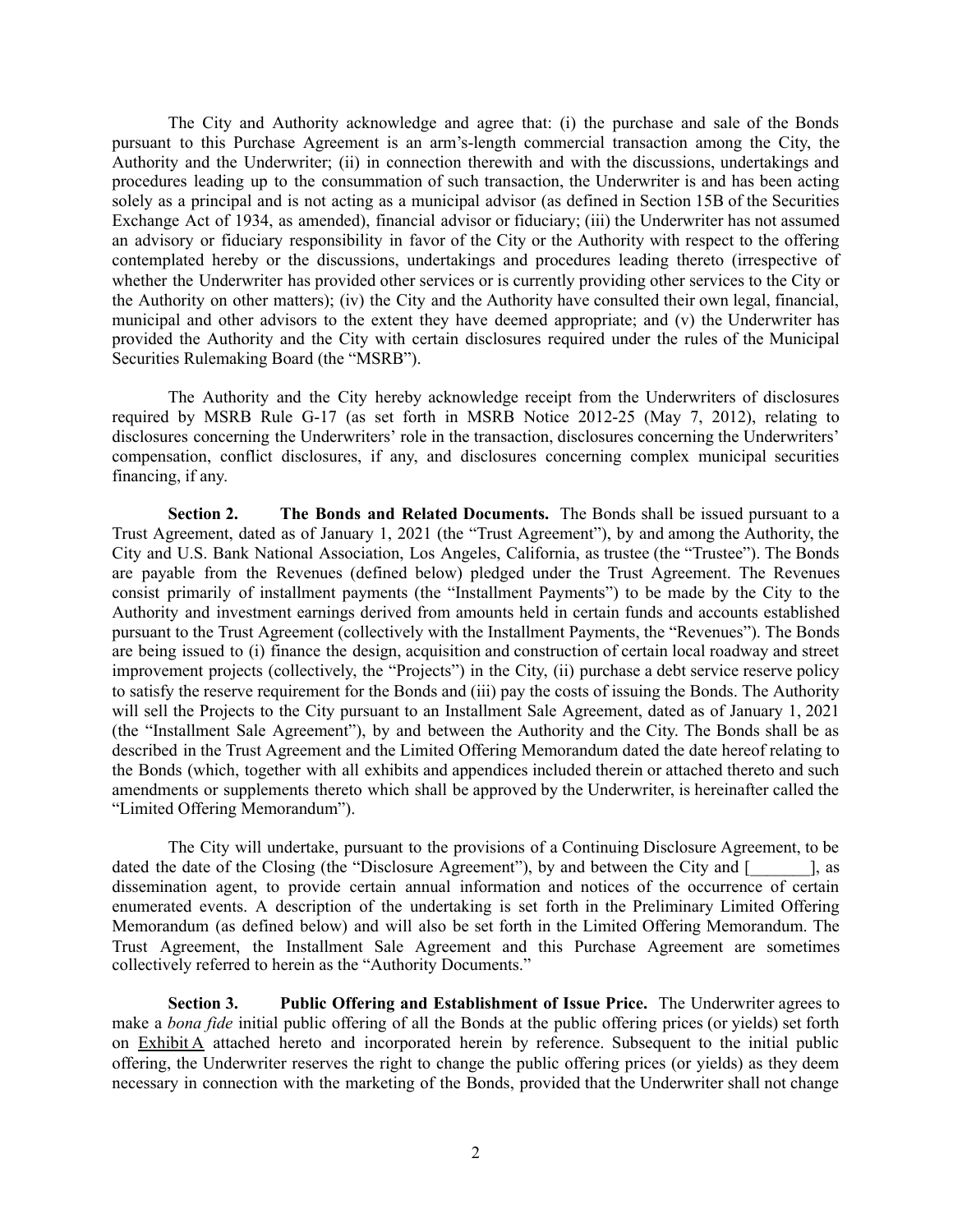the interest rates set forth on Exhibit A. The Bonds may be offered and sold to certain dealers at prices lower than such initial public offering prices.

The Underwriter agrees to assist the Authority in establishing the issue price of the Bonds and shall execute and deliver to the Authority at Closing (as defined below) an "issue price" or similar certificate, together with the supporting pricing wires or equivalent communications, substantially in the form attached hereto as Exhibit B, with such modifications as may be appropriate or necessary, in the reasonable judgment of the Underwriter, the Authority and Bond Counsel (as defined below), to accurately reflect, as applicable, the sales price or prices or the initial offering price or prices to the public of the Bonds.

[Except as otherwise set forth in Exhibit A attached hereto,] [t]he Authority will treat the first price at which 10% of each maturity of the Bonds (the "10% test") is sold to the public as the issue price of that maturity. At or promptly after the execution of this Purchase Agreement, the Underwriter shall report to the Authority the price or prices at which it has sold to the public each maturity of Bonds. [If at that time the 10% test has not been satisfied as to any maturity of the Bonds, the Underwriter agrees to promptly report to the Authority the prices at which it sells the unsold Bonds of that maturity to the public. That reporting obligation shall continue, whether or not the Closing has occurred, until either (i) the Underwriter has sold all Bonds of that maturity or (ii) the 10% test has been satisfied as to the Bonds of that maturity, provided that, the Underwriter's reporting obligation after the Closing may be at reasonable periodic intervals or otherwise upon request of the Authority or Bond Counsel.] For purposes of this Section, if Bonds mature on the same date but have different interest rates, each separate CUSIP number within that maturity will be treated as a separate maturity of the Bonds.

[The Underwriter confirms that it has offered the Bonds to the public on or before the date of this Purchase Agreement at the offering price or prices (the "initial offering price"), or at the corresponding yield or yields, set forth in Exhibit A attached hereto, except as otherwise set forth therein. Exhibit A also sets forth, as of the date of this Purchase Agreement, the maturities, if any, of the Bonds for which the 10% test has not been satisfied and for which the Authority and the Underwriter agree that the restrictions set forth in the next sentence shall apply, which will allow the Authority to treat the initial offering price to the public of each such maturity as of the sale date as the issue price of that maturity (the "hold-the-offering-price rule"). So long as the hold-the-offering-price rule remains applicable to any maturity of the Bonds, the Underwriter will neither offer nor sell unsold Bonds of that maturity to any person at a price that is higher than the initial offering price to the public during the period starting on the sale date and ending on the earlier of the following:

(i) the close of the fifth (5th) business day after the sale date; or

(ii) the date on which the Underwriter has sold at least 10% of that maturity of the Bonds to the public at a price that is no higher than the initial offering price to the public.

The Underwriter will advise the Authority promptly after the close of the fifth  $(5<sup>th</sup>)$  business day after the sale date whether it has sold 10% of that maturity of the Bonds to the public at a price that is no higher than the initial offering price to the public.

The Underwriter confirms that:

(i) any selling group agreement and any third-party distribution agreement relating to the initial sale of the Bonds to the public, together with the related pricing wires, contains or will contain language obligating each dealer who is a member of the selling group and each broker-dealer that is a party to such third-party distribution agreement, as applicable: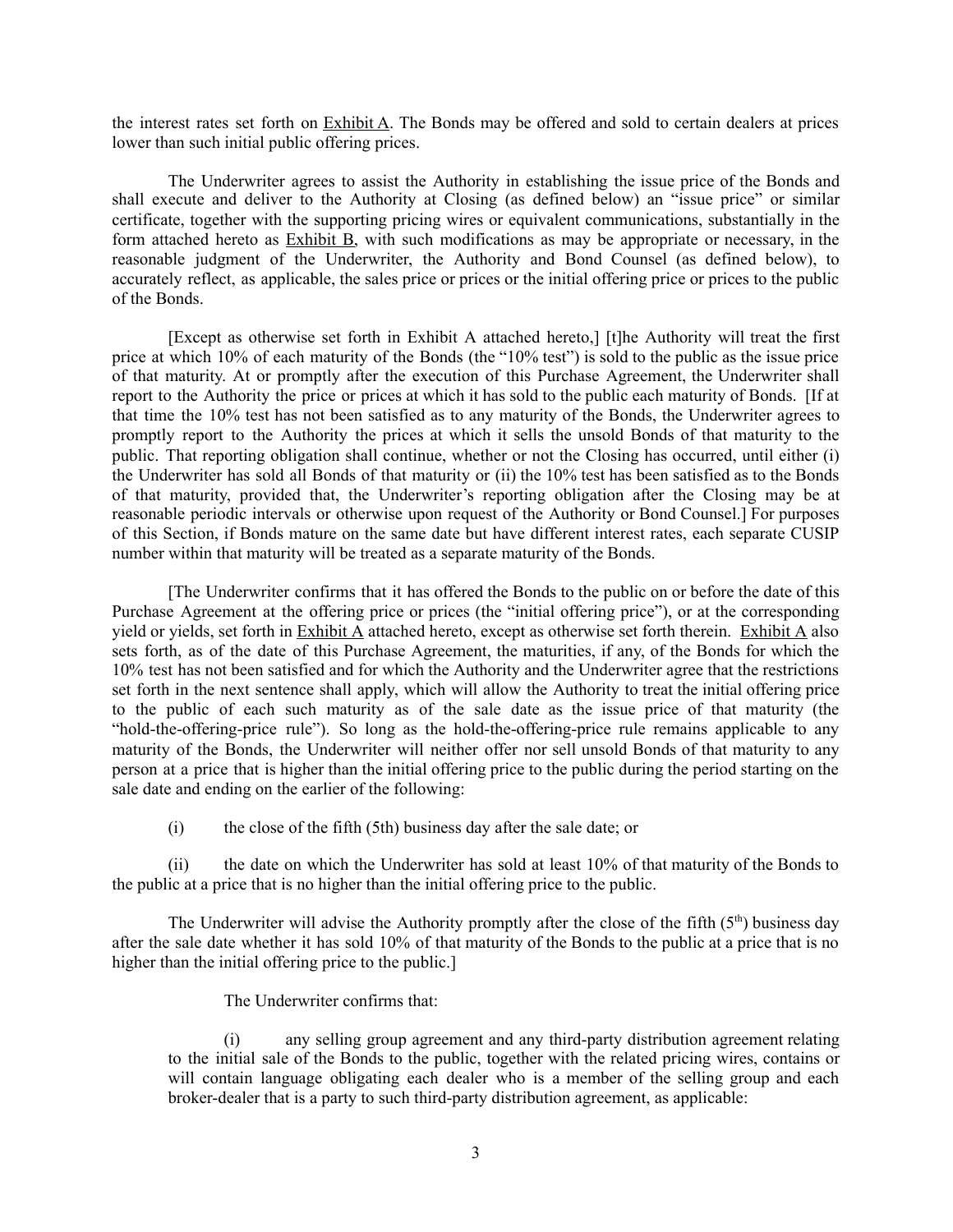(A)(i) to report the prices at which it sells to the public the unsold Bonds of each maturity allocated to it, whether or not the Closing has occurred, until either all Bonds of that maturity allocated to it have been sold or it is notified by the Underwriter that the 10% test has been satisfied as to the Bonds of that maturity, provided that, the reporting obligation after the Closing may be at reasonable periodic intervals or otherwise upon request of the Underwriter, and (ii) to comply with the hold-the-offering-price rule, if applicable, if and for so long as directed by the Underwriter,

(B) to promptly notify the Underwriter of any sales of Bonds that, to its knowledge, are made to a purchaser who is a related party to an underwriter participating in the initial sale of the Bonds to the public (each such term being used as defined below), and

(C) to acknowledge that, unless otherwise advised by the dealer or broker-dealer, the Underwriter shall assume that each order submitted by the dealer or broker-dealer is a sale to the public.

(ii) any selling group agreement relating to the initial sale of the Bonds to the public, together with the related pricing wires, contains or will contain language obligating each dealer that is a party to a third-party distribution agreement to be employed in connection with the initial sale of the Bonds to the public to require each broker-dealer that is a party to such third-party distribution agreement to (A) report the prices at which it sells to the public the unsold Bonds of each maturity allocated to it, whether or not the Closing has occurred, until either all Bonds of that maturity allocated to it have been sold or it is notified by the Underwriter or the dealer that the 10% test has been satisfied as to the Bonds of that maturity, provided that, the reporting obligation after the Closing may be at reasonable periodic intervals or otherwise upon request of the Underwriter or the dealer, and (B) comply with the hold-the-offering-price rule, if applicable, if and for so long as directed by the Underwriter or the dealer and as set forth in the related pricing wires.

> (e)The Authority acknowledges that, in making the representations set forth in this section, the Underwriter will rely on (i) in the event a selling group has been created in connection with the initial sale of the Bonds to the public, the agreement of each dealer who is a member of the selling group to comply with the requirements for establishing issue price of the Bonds, including, but not limited to, its agreement to comply with the hold-the-offering-price rule, if applicable to the Bonds, as set forth in a selling group agreement and the related pricing wires, and (ii) in the event that a third-party distribution agreement was employed in connection with the initial sale of the Bonds to the public, the agreement of each broker-dealer that is a party to such agreement to comply with the requirements for establishing issue price of the Bonds, including, but not limited to, its agreement to comply with the hold-the-offering-price rule, if applicable to the Bonds, as set forth in the third-party distribution agreement and the related pricing wires. The Authority further acknowledges that the Underwriter shall not be liable for the failure of any dealer who is a member of a selling group, or of any broker-dealer that is a party to a third-party distribution agreement, to comply with its corresponding agreement to comply with the requirements for establishing issue price of the Bonds, including, but not limited to, its agreement to comply with the hold-the-offering-price rule, if applicable to the Bonds.

The Underwriter acknowledges that sales of any Bonds to any person that is a related party to the underwriter participating in the initial sale of the Bonds to the public (each such term being used as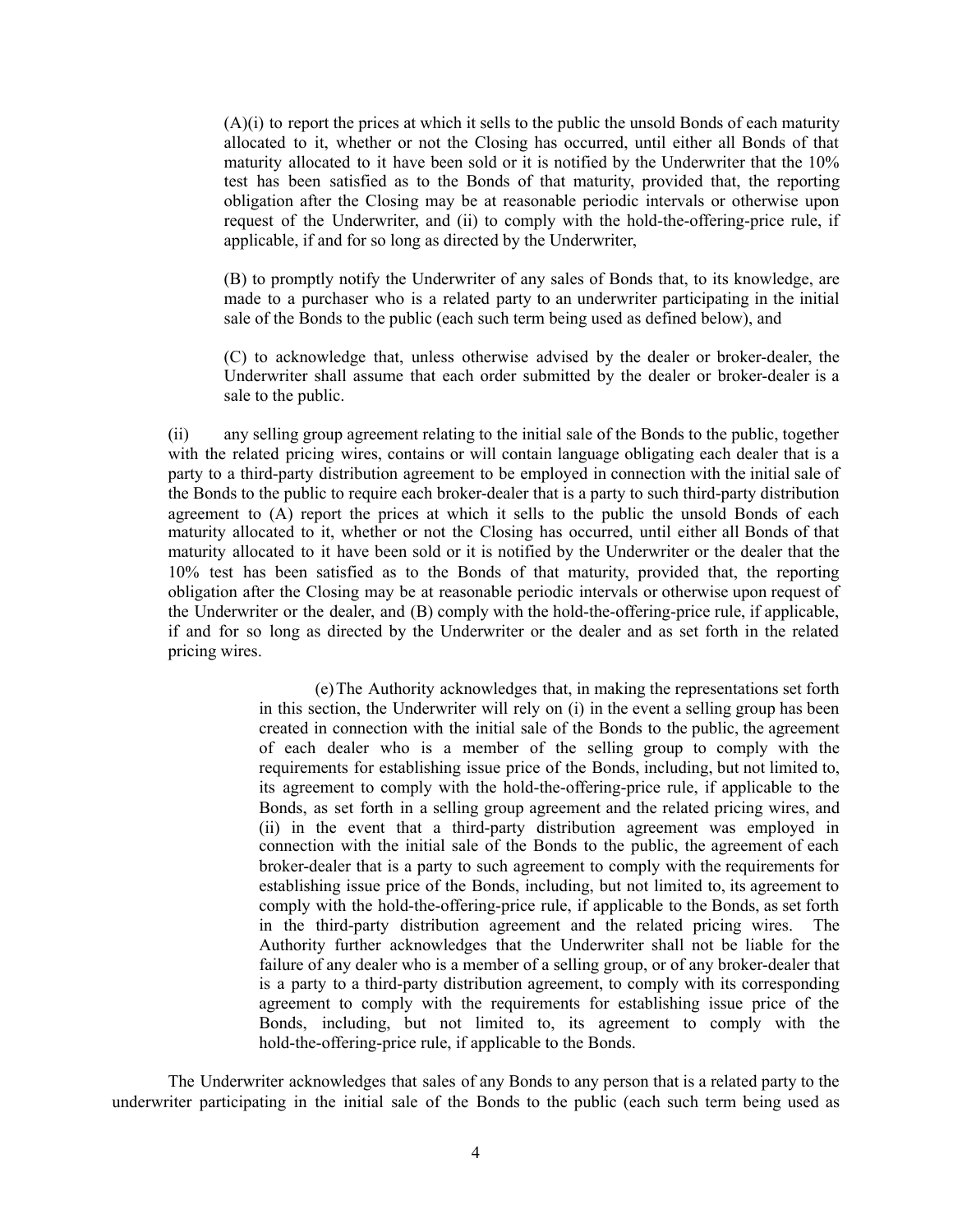defined below) shall not constitute sales to the public for purposes of this section. Further, for purposes of this section:

(i) "public" means any person other than an underwriter or a related party;

(ii) "underwriter" means (A) any person that agrees pursuant to a written contract with the Authority (or with the lead underwriter to form an underwriting syndicate) to participate in the initial sale of the Bonds to the public and (B) any person that agrees pursuant to a written contract directly or indirectly with a person described in clause (A) to participate in the initial sale of the Bonds to the public (including a member of a selling group or a party to a third-party distribution agreement participating in the initial sale of the Bonds to the public);

(iii) a purchaser of any of the Bonds is a "related party" to an underwriter if the underwriter and the purchaser are subject, directly or indirectly, to (i) more than 50% common ownership of the voting power or the total value of their stock, if both entities are corporations (including direct ownership by one corporation of another), (ii) more than 50% common ownership of their capital interests or profits interests, if both entities are partnerships (including direct ownership by one partnership of another), or (iii) more than 50% common ownership of the value of the outstanding stock of the corporation or the capital interests or profit interests of the partnership, as applicable, if one entity is a corporation and the other entity is a partnership (including direct ownership of the applicable stock or interests by one entity of the other); and

(iv) "sale date" means the date of execution of this Purchase Agreement by all parties.

**Section 4. The Limited Offering Memorandum.** By their acceptance of this Purchase Agreement, the Authority and the City ratify, confirm and approve of the use and distribution by the Underwriter prior to the date hereof of the Preliminary Limited Offering Memorandum relating to the Bonds, dated [  $\qquad$  ], 2020 (including the cover page, all appendices and all information incorporated therein and any supplements or amendments thereto and as disseminated in its printed physical form or in electronic form in all respects materially consistent with such physical form, the "Preliminary Limited Offering Memorandum") that authorized officers of the City and the Authority deemed "final" as of its date, for purposes of Rule 15c2-12 promulgated under the Securities Exchange Act of 1934, as amended ("Rule 15c2-12") except for certain omissions permitted to be omitted therefrom by Rule 15c2-12. The Authority and the City hereby agree to deliver or cause to be delivered to the Underwriter, within seven (7) business days of the date hereof, copies of the final Limited Offering Memorandum, dated the date hereof, relating to the Bonds (including all information previously permitted to have been omitted by Rule 15c2-12, the cover page, all appendices, all information incorporated therein and any amendments or supplements as have been approved by the Authority, the City and the Underwriter (the "Limited Offering Memorandum")) in such quantity as the Underwriter shall reasonably request to comply with Rule 15c2-12(b)(4) and the rules of the MSRB.

**Section 5. Closing.** At 8:30 a.m., California time, on January  $\begin{bmatrix} 1 \\ 2021 \end{bmatrix}$ , or at such other time or date as the Authority, the City and the Underwriter mutually agree upon, the Authority shall deliver or cause to be delivered to the Trustee, and the Trustee shall deliver or cause to be delivered through the facilities of The Depository Trust Company, New York New York ("DTC"), the Bonds in definitive form, duly executed and authenticated. Concurrently with the delivery of the Bonds, the Authority and the City shall deliver the documents hereinafter mentioned at the offices of Stradling Yocca Carlson & Rauth, A Professional Corporation, Newport Beach, California ("Stradling") or another place to be mutually agreed upon by the Authority, the City and the Underwriter. The Underwriter will accept such delivery and pay the purchase price of the Bonds as set forth in Section 1 hereof by wire transfer in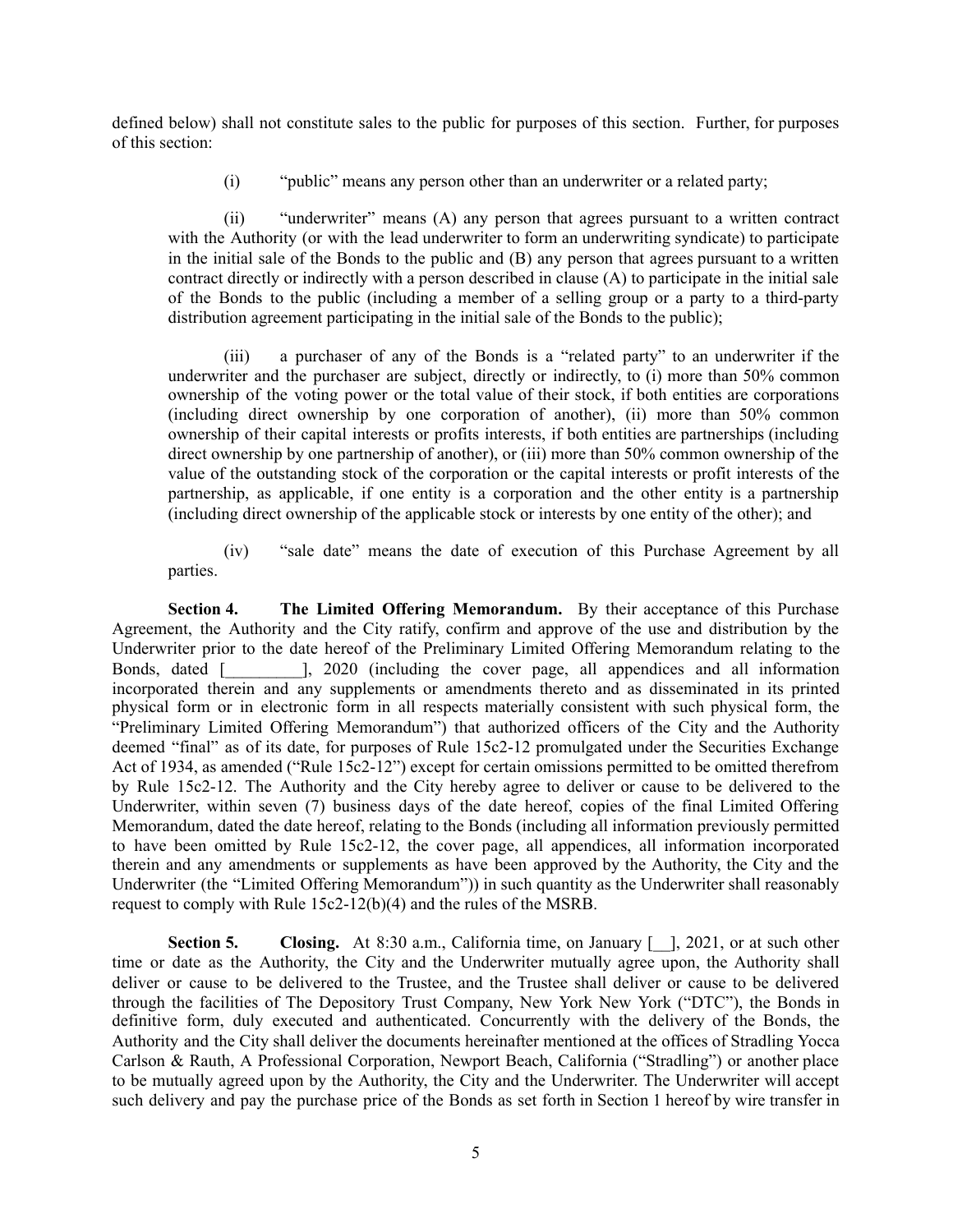immediately available funds. This payment for and delivery of the Bonds, together with the delivery of the aforementioned documents referenced herein, is called the "Closing."

The Bonds shall be registered in the name of Cede  $& Co.,$  as nominee of DTC in denominations of \$100,000 and any integral multiple thereof, and shall be made available to the Underwriter at least one (1) business day before the Closing for purposes of inspection and packaging. The Authority and the City acknowledge that the services of DTC will be used initially by the Underwriter to permit the issuance of the Bonds in book-entry form, and agree to cooperate fully with the Underwriter in employing such services.

**Section 6. Representations, Warranties and Covenants of the Authority.** The Authority represents, warrants and covenants to the Underwriter and the City that:

(a) The Authority is and will be at the date of Closing a joint exercise of powers authority organized and existing under the laws of the State of California (the "State"), including Section 6500 *et seq.* of the Government Code of the State of California (the "JPA Act") with all necessary power and authority to enter into and perform its duties under the Authority Documents.

(b) The Authority has complied with all filing requirements of the JPA Act.

(c) By official action of the Authority prior to or concurrently with the acceptance hereof, the Authority has duly approved the distribution of the Preliminary Limited Offering Memorandum and the distribution of the Limited Offering Memorandum (including in electronic form), and has duly authorized and approved the execution and delivery of, and the performance by the Authority of the obligations on its part contained, in the Authority Documents. When executed and delivered, each Authority Document will constitute the legal, valid and binding obligation of the Authority enforceable in accordance with its terms, except as enforcement may be limited by bankruptcy, insolvency, reorganization, moratorium or similar laws or equitable principles relating to or affecting creditors' rights generally.

(d) Prior to the date hereof, the Authority has provided to the Underwriter for its review the Preliminary Limited Offering Memorandum that an authorized officer of the Authority has deemed final for purposes of Rule 15c2-12, has approved the distribution of the Preliminary Limited Offering Memorandum and the Limited Offering Memorandum and has duly authorized the execution and delivery of the Limited Offering Memorandum (including in electronic form). The Preliminary Limited Offering Memorandum, at the date thereof, did not contain any untrue statement of a material fact or omit to state any material fact necessary to make the statements therein (other than the information relating to DTC and its book-entry system, as to which no view is expressed), in light of the circumstances under which they were made, not misleading. As of the date hereof and on the Closing, the final Limited Offering Memorandum did not and will not contain any untrue statement of a material fact or omit to state any material fact necessary to make the statements therein (other than the information relating to DTC and its book-entry system, as to which no view is expressed), in light of the circumstances under which they were made, not misleading.

(e) The execution and delivery by the Authority of the Authority Documents and the approval and execution by the Authority of the Limited Offering Memorandum and compliance with the provisions on the Authority's part contained in the Authority Documents, will not conflict with or constitute a breach of or default under any law, administrative regulation, judgment, decree, loan agreement, indenture, bond, note, resolution, agreement or other instrument to which the Authority is a party or is otherwise subject to, which conflict, breach or default has or may have a material adverse effect on the ability of the Authority to carry out its obligations under the Authority Documents, nor will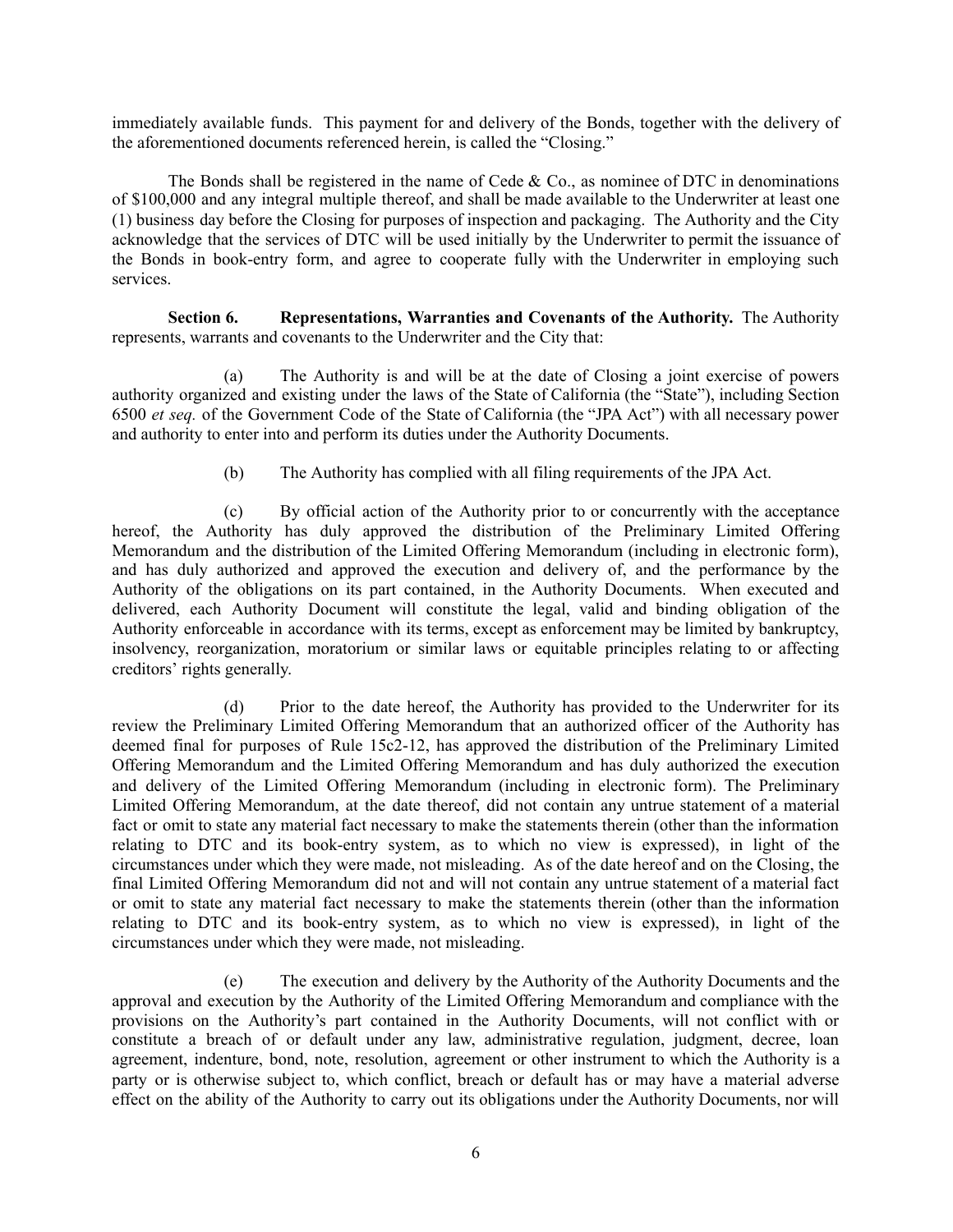any such execution, delivery, adoption or compliance result in the creation or imposition of any material lien, charge or other security interest or encumbrance of any nature whatsoever upon any of the properties or assets of the Authority under the terms of any such law, administrative regulation, judgment, decree, loan agreement, indenture, trust agreement, bond, note, resolution, agreement or other instrument, except as provided by the Authority Documents.

(f) The Authority will advise the Underwriter promptly of any proposal to amend or supplement the Limited Offering Memorandum and will not effect or consent to any such amendment or supplement without the consent of the Underwriter, which consent will not be unreasonably withheld. The Authority will advise the Underwriter promptly of the institution of any proceedings known to it by any governmental agency prohibiting or otherwise affecting the use of the Limited Offering Memorandum in connection with the offering, sale or distribution of the Bonds.

(g) The Authority is not in breach of or default under any applicable law or administrative regulation of the State or the United States of America or any applicable judgment or decree or any loan agreement, indenture, trust agreement, bond, note, resolution, agreement or other instrument to which the Authority is a party or is otherwise subject, and no event has occurred and is continuing which, with the passage of time or the giving of notice, or both, would constitute a default or an event of default under any such instrument, in each case which breach or default has or may have a material adverse effect on the ability of the Authority to perform its obligations under the Authority Documents.

(h) As of the time of acceptance hereof and as of the date of Closing, no action, suit, proceeding, inquiry or investigation, at law or in equity, before or by any court, government agency, public board or body, is pending with respect to which the Authority has been served or, to the best knowledge of the officers of the Authority, threatened (i) in any way questioning the corporate existence of the Authority or the titles of the officers of the Authority to their respective offices, (ii) affecting, contesting or seeking to prohibit, restrain or enjoin the execution or delivery of any of the Bonds, or in any way contesting or affecting the validity of the Bonds or the Authority Documents or the consummation of the transactions contemplated thereby, or contesting the exclusion of the interest on the Bonds from gross income for federal income tax purposes or contesting the powers of the Authority to enter into the Authority Documents or (iii) contesting the completeness or accuracy of the Preliminary Limited Offering Memorandum or the Limited Offering Memorandum or any supplement or amendment thereto or asserting that the Preliminary Limited Offering Memorandum or the Limited Offering Memorandum contained any untrue statement of a material fact or omitted to state any material fact required to be stated therein or necessary to make the statements therein, in the light of the circumstances under which they were made, not misleading, and there is no basis for any action, suit, proceeding, inquiry or investigation of the nature described in clause (i) through (iii) of this sentence.

(i) Any certificate signed by any officer of the Authority authorized to execute such certificate in connection with the issuance, sale and delivery of the Bonds and delivered to the Underwriter shall be deemed a representation and warranty of the Authority to the Underwriter and the City as to the statements made therein but not of the person signing such certificate.

(j) The Authority will apply the proceeds of the Bonds in accordance with the Trust Agreement.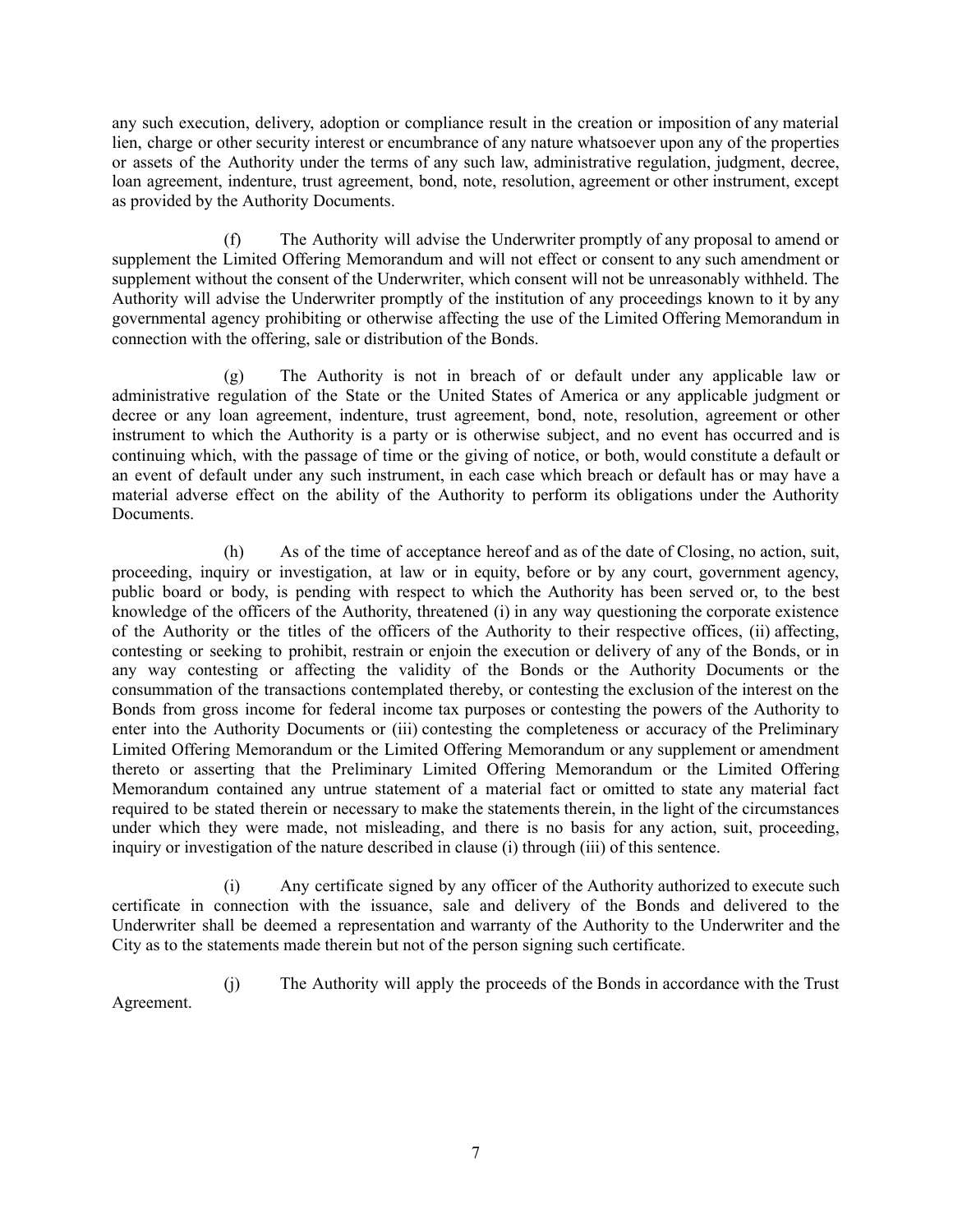**Section 7. Representations, Warranties and Covenants of the City.** The City represents, warrants and covenants to the Underwriter and the Authority that:

(a) The City is and will be at the date of Closing a municipal corporation and charter city duly organized and existing pursuant to and under the Constitution and laws of the State and has all necessary power and authority to enter into and perform its duties under the Disclosure Agreement, the Trust Agreement, the Installment Sale Agreement and this Purchase Agreement (collectively, the "City Documents" and, together with the Authority Documents, the "Legal Documents") and has by official action duly authorized and approved the execution and delivery of, and the performance by the City of the obligations on its part contained in the City Documents.

(b) By official action of the City prior to or concurrently with the acceptance hereof, the City has duly approved the distribution of the Preliminary Limited Offering Memorandum and the distribution of the Limited Offering Memorandum (including in electronic form), and has duly authorized and approved the execution and delivery of, and the performance by the City of the obligations on its part contained, in the City Documents. When executed and delivered, each City Document will constitute the legally valid and binding obligation of the City enforceable in accordance with its terms, except as enforcement may be limited by bankruptcy, insolvency, reorganization, moratorium or similar laws or equitable principles relating to or affecting creditors' rights generally.

(c) The Preliminary Limited Offering Memorandum heretofore delivered to the Underwriter is hereby deemed final by the City as of its date and as of the date hereof, except for the omission of such information as is permitted to be omitted in accordance with paragraph (b)(i) of Rule 15c2-12. The Preliminary Limited Offering Memorandum, at the date thereof, did not contain any untrue statement of a material fact or omit to state any material fact necessary to make the statements therein (other than the information relating to DTC and its book-entry system, as to which no view is expressed), in the light of the circumstances under which they were made, not misleading. As of the date hereof and on the Closing, the Limited Offering Memorandum did not and will not contain any untrue statement of a material fact or omit to state any material fact necessary to make the statements therein (other than the information relating to DTC and its book-entry system, as to which no view is expressed), in the light of the circumstances under which they were made, not misleading.

(d) The execution and delivery by the City of the City Documents and the approval by the City of the Limited Offering Memorandum and compliance with the provisions on the City's part contained in the City Documents, will not conflict with or constitute a breach of or default under any law, administrative regulation, judgment, decree, loan agreement, indenture, trust agreement, bond, note, resolution, agreement or other instrument to which the City is a party or is otherwise subject to, which conflict, breach or default has or may have a material adverse effect on the ability of the City to carry out its obligations under the City Documents, nor will any such execution, delivery, adoption or compliance result in the creation or imposition of any material lien, charge or other security interest or encumbrance of any nature whatsoever upon any of the properties or assets of City under the terms of any such law, administrative regulation, judgment, decree, loan agreement, indenture, trust agreement, bond, note, resolution, agreement or other instrument, except as provided by the City Documents.

(e) The City will advise the Underwriter promptly of any proposal to amend or supplement the Limited Offering Memorandum and will not effect or consent to any such amendment or supplement without first conferring with the Underwriter regarding the form and substance of such amendment or supplement. The City will advise the Underwriter promptly of the institution of any proceedings known to it by any governmental authority prohibiting or otherwise affecting the use of the Limited Offering Memorandum in connection with the offering, sale or distribution of the Bonds.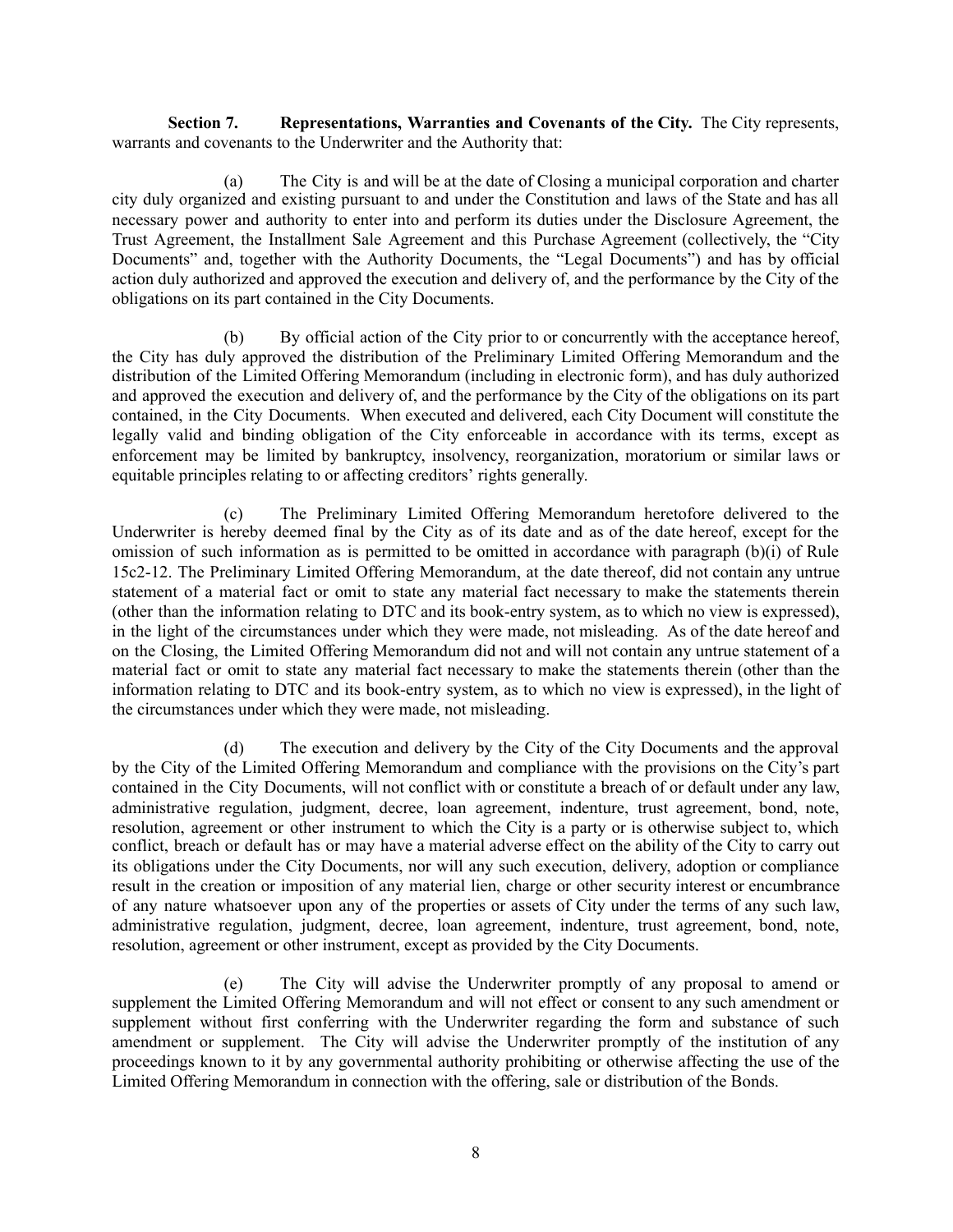(f) The City is not in breach of or default under any applicable law or administrative regulation of the State or the United States of America or any applicable judgment or decree or any loan agreement, indenture, bond, note, resolution, agreement or other instrument to which the City is a party or is otherwise subject, and no event has occurred and is continuing which, with the passage of time or the giving of notice, or both, would constitute a default or an event of default under any such instrument, in each case which breach or default has or may have a material adverse effect on the ability of the City to perform its obligations under the City Documents.

(g) The audited financial statements of the City appended to the Limited Offering Memorandum for the year ended June 30, 2019, and any unaudited financial information presented in the body thereof, fairly present the financial position and results of the City as of the dates and for the periods set forth. Except as disclosed in the Preliminary Limited Offering Memorandum, the Limited Offering Memorandum or otherwise disclosed in writing to the Underwriter, there has not been any materially adverse change in the financial condition of the City or in its operations since June 30, 2019 and, except as disclosed in the Preliminary Limited Offering Memorandum, the Limited Offering Memorandum or otherwise disclosed in writing to the Underwriter, there has been no occurrence, circumstance or combination thereof which is reasonably expected to result in any such materially adverse change.

(h) As of the time of acceptance hereof and as of the date of Closing, no action, suit, proceeding, inquiry or investigation, at law or in equity, before or by any court, government agency, public board or body, is pending or, to the knowledge of the officers of the City, threatened (i) in any way questioning the corporate existence of the City or the titles of the officers of the City to their respective offices; (ii) affecting, contesting or seeking to prohibit, restrain or enjoin the execution or delivery of any of the Bonds, or in any way contesting or affecting the validity of the Bonds or the City Documents or the consummation of the transactions contemplated thereby, or contesting the exclusion of the interest on the Bonds from gross income for federal income tax purposes or contesting the power of the City to enter into the City Documents; (iii) which may result in any material adverse change to the financial condition of the City or to its ability to pay the Installment Payments when due; or (iv) contesting the completeness or accuracy of the Preliminary Limited Offering Memorandum or the Limited Offering Memorandum or any supplement or amendment thereto or asserting that the Preliminary Limited Offering Memorandum or the Limited Offering Memorandum contained any untrue statement of a material fact or omitted to state any material fact required to be stated therein or necessary to make the statements therein, in the light of the circumstances under which they were made, not misleading, and there is no basis for any action, suit, proceeding, inquiry or investigation of the nature described in clause (i) through (iv) of this sentence.

(i) To the extent required by law, the City will undertake, pursuant to the Disclosure Agreement, to provide annual reports and notices of certain events. A description of this undertaking is set forth in the Preliminary Limited Offering Memorandum and will also be set forth in the Limited Offering Memorandum. Except as otherwise disclosed in the Preliminary Limited Offering Memorandum, the City has not failed to comply in all material respects with any previous undertakings with regard to Rule 15c2-12 to provide annual reports or notices of enumerated events in the past five years.

(j) Any certificate signed by any officer of the City authorized to execute such certificate in connection with the issuance, sale and delivery of the Bonds and delivered to the Underwriter shall be deemed a representation and warranty of the City to the Underwriter and the Authority as to the statements made therein but not of the person signing such certificate.

(k) As of the date hereof, the City does not have any material obligations secured by the Measure M Receipts, the Measure R Receipts or the Proposition C Receipts, except as disclosed in the Preliminary Limited Offering Memorandum and the Limited Offering Memorandum.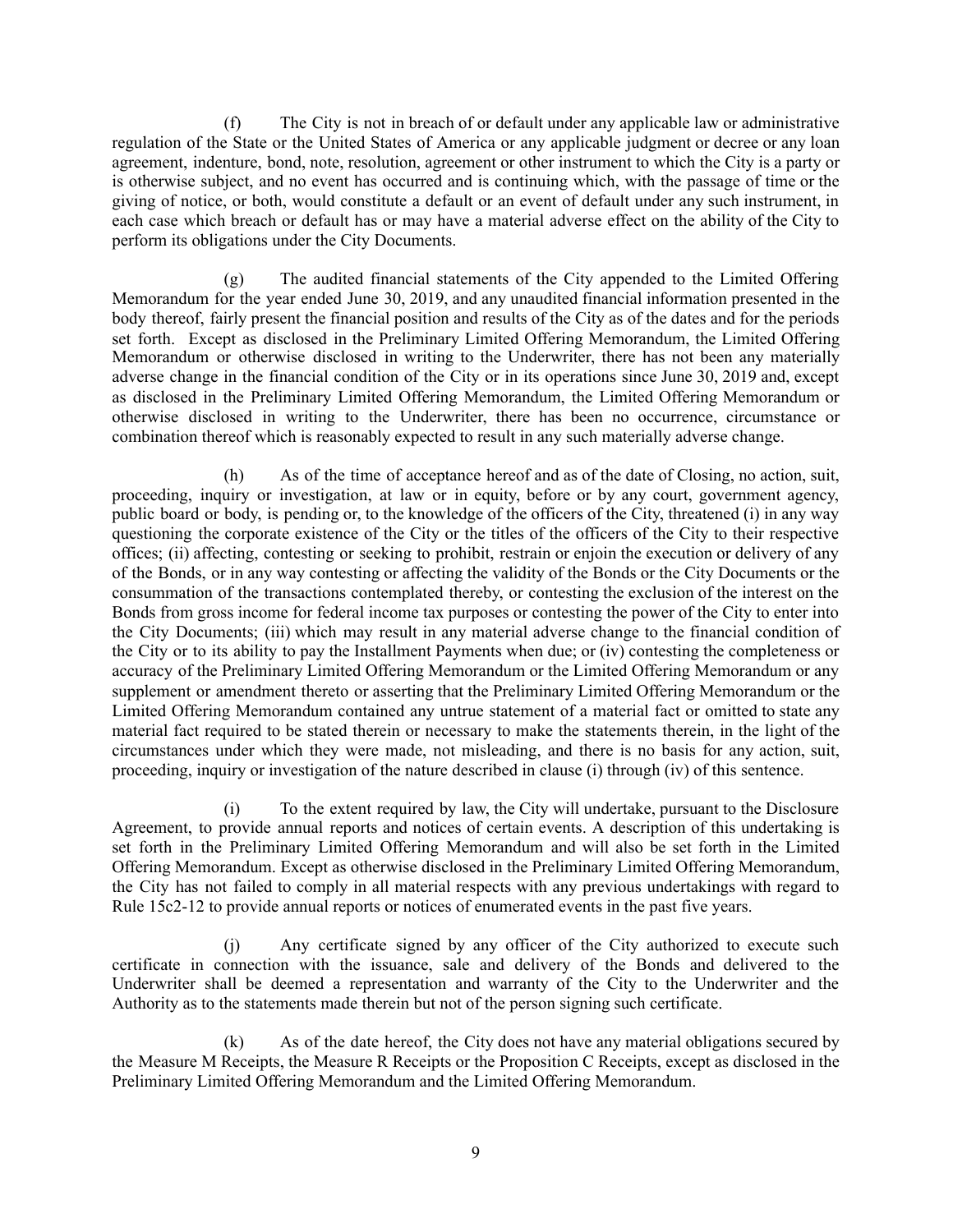(l) The City has obtained all approvals required for the City to enter into the Installment Sale Agreement, including the pledge of Measure R Receipts, Measure M Receipts, and Proposition C Receipts to payment of the 2020 Installment Sale Payments (defined in the Installment Sale Agreement), including without limitation approval from the Los Angeles County Metrololitan Transit Authority ("MTA"). The City is in compliance in all material respects with the Guidelines promulgated by MTA with respect to the receipt by the City of Measure R Receipts, Measure M Receipts, and Proposition C Receipts to pay the costs of the Project, including to pay the 2020 Installment Sale Payments.

**Section 8. Conditions to the Obligations of the Underwriter.** The Underwriter has entered into this Purchase Agreement in reliance upon the representations and warranties of the Authority and the City contained herein. The obligations of the Underwriter to accept delivery of and pay for the Bonds on the date of the Closing shall be subject, at the option of the Underwriter, to the accuracy in all respects of the statements of the officers and other officials of the Authority and of the City, as well as authorized representatives of Stradling and Butler Snow, LLP, Atlanta, Georgia ("Butler Snow," and together with Stradling, in such capacity, "Bond Counsel"), Disclosure Counsel (as defined herein) and the Trustee made in any Bonds or other documents furnished pursuant to the provisions hereof; to the performance by the Authority and the City of their obligations to be performed hereunder at or prior to the date of the Closing; and to the following additional conditions:

(a) The representations, warranties and covenants of the City and the Authority contained herein shall be true, complete and correct at the date hereof and at the time of the Closing, as if made on the date of the Closing;

(b) At the time of Closing, the Legal Documents shall be in full force and effect as valid and binding agreements between or among the various parties thereto, and the Legal Documents and the Limited Offering Memorandum shall not have been amended, modified or supplemented except as may have been agreed to in writing by the Underwriter, and all such reasonable actions as, in the opinion of Bond Counsel, shall reasonably deem necessary in connection with the transactions contemplated hereby;

(c) At the time of the Closing, no default shall have occurred or be existing under the Authority Documents, the City Documents, or any other agreement or document pursuant to which any of the City's financial obligations were executed and delivered, and the City shall not be in default in the payment of principal or interest with respect to any of its financial obligations, which default would adversely impact the ability of the City to make the Installment Payments;

(d) In recognition of the desire of the Authority, the City and the Underwriter to effect a successful public offering of the Bonds, and in view of the potential adverse impact of any of the following events on such a public offering, this Purchase Agreement shall be subject to termination in the absolute discretion of the Underwriter by notification, in writing, to the Authority and the City prior to delivery of and payment for the Bonds, if at any time prior to such time, regardless of whether any of the following statements of fact were in existence or known of on the date of this Purchase Agreement:

> (i) any event shall occur which makes untrue any statement or results in an omission to state a material fact necessary to make the statements in the Limited Offering Memorandum, in the light of the circumstances under which they were made, not misleading, which event, in the reasonable opinion of the Underwriter would materially or adversely affect the ability of the Underwriter to market the Bonds; or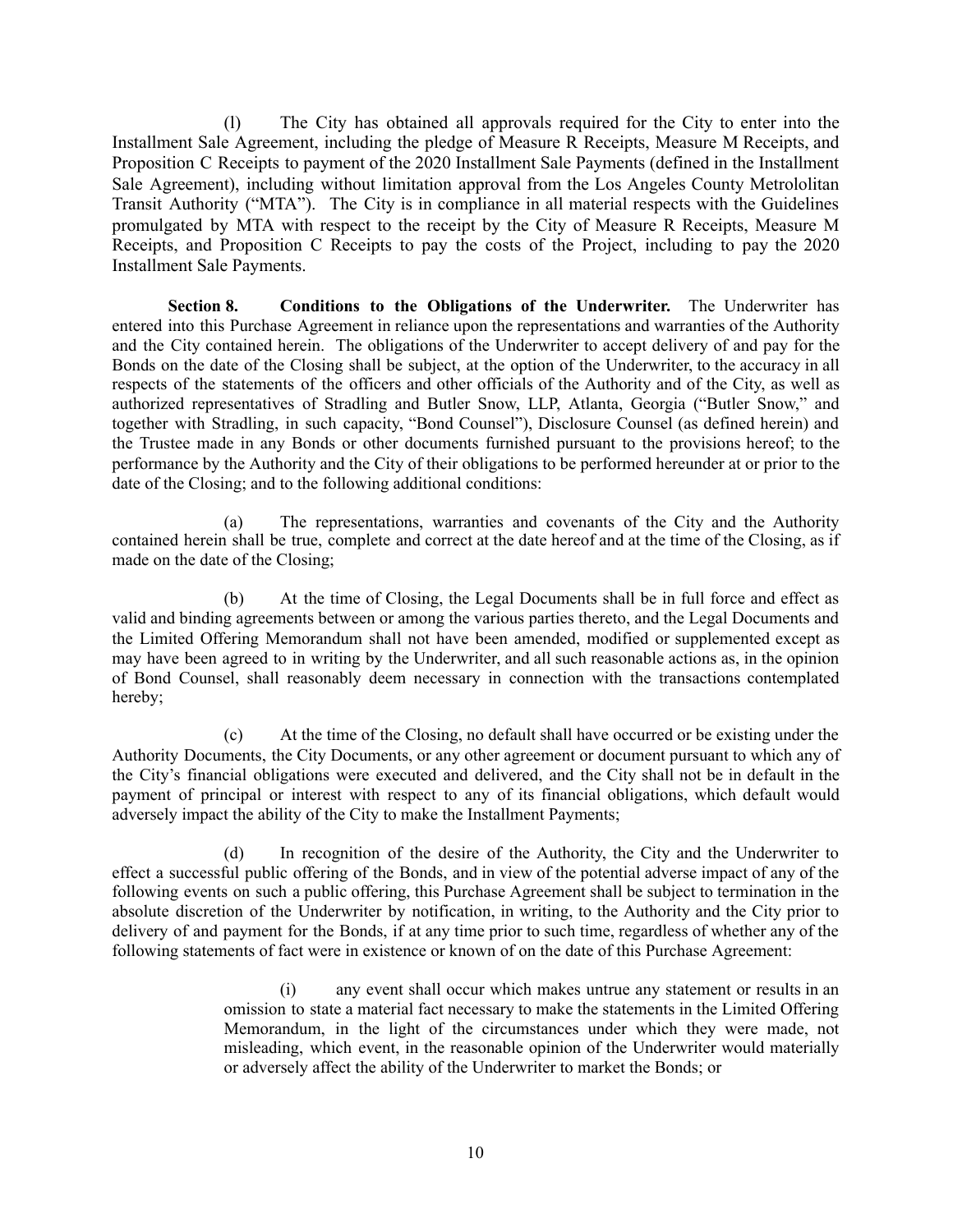(ii) the marketability of the Bonds or the market price thereof, in the reasonable opinion of the Underwriter, has been materially adversely affected by an amendment to the Constitution of the United States of America or by any legislation in or by the Congress of the United States of America or by the State, or the amendment of legislation pending as of the date of this Purchase Agreement in the Congress of the United States of America, or the recommendation to Congress or endorsement for passage (by press release, other form of notice or otherwise) of legislation by the President of the United States of America, the Treasury Department of the United States of America, the Internal Revenue Service or the Chairman or ranking minority member of the Committee on Finance of the United States Senate or the Committee on Ways and Means of the United States House of Representatives, or the proposal for consideration of legislation by either such Committee or by any member thereof, or the presentment of legislation for consideration as an option by either such Committee, or by the staff of the Joint Committee on Taxation of the Congress of the United States of America, or the favorable reporting for passage of legislation to either House of the Congress of the United States of America by a Committee of such House to which such legislation has been referred for consideration, or any decision of any federal or state court or any ruling or regulation (final, temporary or proposed) or official statement on behalf of the United States Treasury Department, the Internal Revenue Service or other federal or State authority affecting the federal or State tax status of the Authority or the City, or the interest on or with respect to bonds or notes (including the Bonds); or

(iii) any legislation, ordinance, rule or regulation shall be introduced in, or be enacted by any governmental body, department or agency of the State, or a decision by any court of competent jurisdiction within the State shall be rendered which materially adversely affects the market price of the Bonds; or

(iv) an order, decree or injunction issued by any court of competent jurisdiction, or order, ruling, regulation (final, temporary or proposed), official statement or other form of notice or communication issued or made by or on behalf of the Securities and Exchange Commission, or any other governmental agency having jurisdiction of the subject matter, to the effect that: (i) obligations of the general character of the Bonds, or the Bonds, including any or all underlying arrangements, are not exempt from registration under the Securities Act of 1933, as amended, or that the Trust Agreement is not exempt from qualification under the Trust Indenture Act of 1939, as amended; or (ii) the issuance, offering or sale of obligations of the general character of the Bonds, or the issuance, offering or sale of the Bonds, including any or all underlying obligations, as contemplated hereby or by the Limited Offering Memorandum, is or would be in violation of the federal securities laws as amended and then in effect; or

(v) legislation shall be enacted by the Congress of the United States of America, or a decision by a court of the United States of America shall be rendered, to the effect that obligations of the general character of the Bonds, or the Bonds are not exempt from registration under or other requirements of the Securities Act of 1933, as amended and as then in effect, or the Securities Exchange Act of 1934, as amended and as then in effect, or that the Trust Agreement is not exempt from qualification under or other requirements of the Trust Indenture Act of 1939, as amended and as then in effect; or

(vi) additional material restrictions not in force as of the date hereof shall have been imposed upon trading in securities generally by any domestic governmental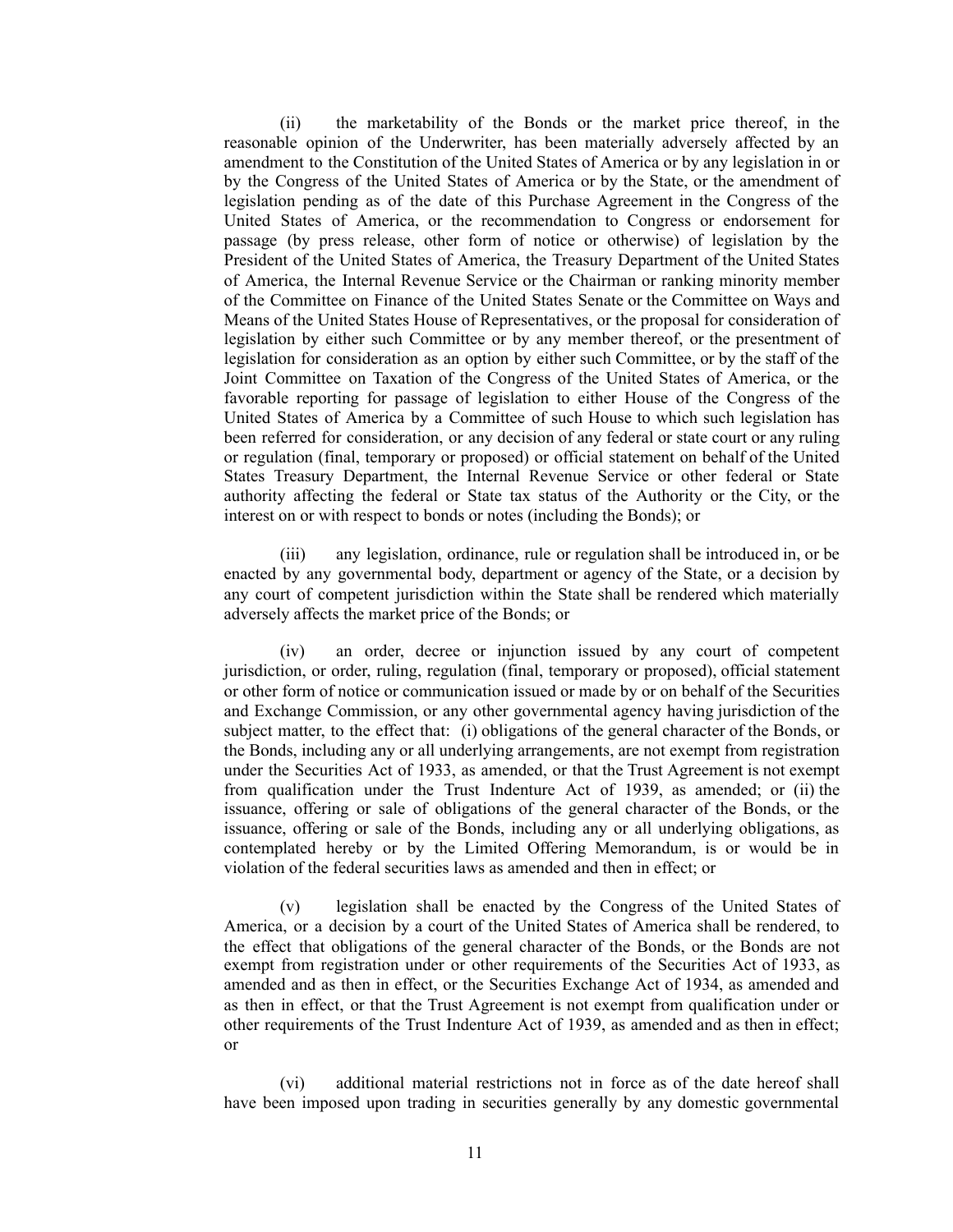authority or by any domestic national securities exchange, which are material to the marketability of the Bonds; or

(vii) a general banking moratorium shall have been declared by federal, State or New York authorities, or the general suspension of trading on any national securities exchange; or

(viii) there shall have occurred any outbreak or escalation of hostilities, declaration by the United States of America of a national emergency or war or other calamity or crisis the effect of which on financial markets is materially adverse such as to make it, in the sole judgment of the Underwriter, impractical to proceed with the purchase or delivery of the Bonds as contemplated by the final Limited Offering Memorandum (exclusive of any amendment or supplement thereto); or

(ix) any rating of the Bonds shall have been downgraded or withdrawn by a national rating service, which, in the reasonable opinion of the Underwriter, materially adversely affects the market price of the Bonds; or

(x) the commencement of any action, suit or proceeding described in Section 6(h) or Section 7(h);

(e) at or prior to the Closing, the Underwriter shall receive the following documents, in each case to the reasonable satisfaction in form and substance of the Underwriter:

> (i) all resolutions relating to the Bonds adopted by the Authority and certified by an authorized official of the Authority authorizing the execution and delivery of the Bonds, the Authority Documents and the Limited Offering Memorandum;

> (ii) all resolutions relating to the Bonds adopted by the City and certified by an authorized official of the City authorizing the execution and delivery of the City Documents and the delivery of the Bonds and the Limited Offering Memorandum;

> (iii) the Legal Documents duly executed and delivered by the respective parties thereto, with only such amendments, modifications or supplements as may have been agreed to in writing by the Underwriter;

> (iv) the approving opinion of Bond Counsel, dated the date of Closing and addressed to the Authority and the City, in substantially the form attached as Appendix D to the Limited Offering Memorandum, together with a reliance letter thereon addressed to the Underwriter;

> (v) a supplemental opinion of Bond Counsel dated the date of Closing and addressed to the Underwriter, in substantially the form attached as Exhibit C hereto;

> (vi) the Limited Offering Memorandum, executed on behalf of the Authority and the City;

(vii) evidence that the Bonds have been rated "[<sup>1</sup>]" by S&P Global Ratings;

(viii) a certificate, dated the date of Closing, signed by a duly authorized officer of the Authority satisfactory in form and substance to the Underwriter to the effect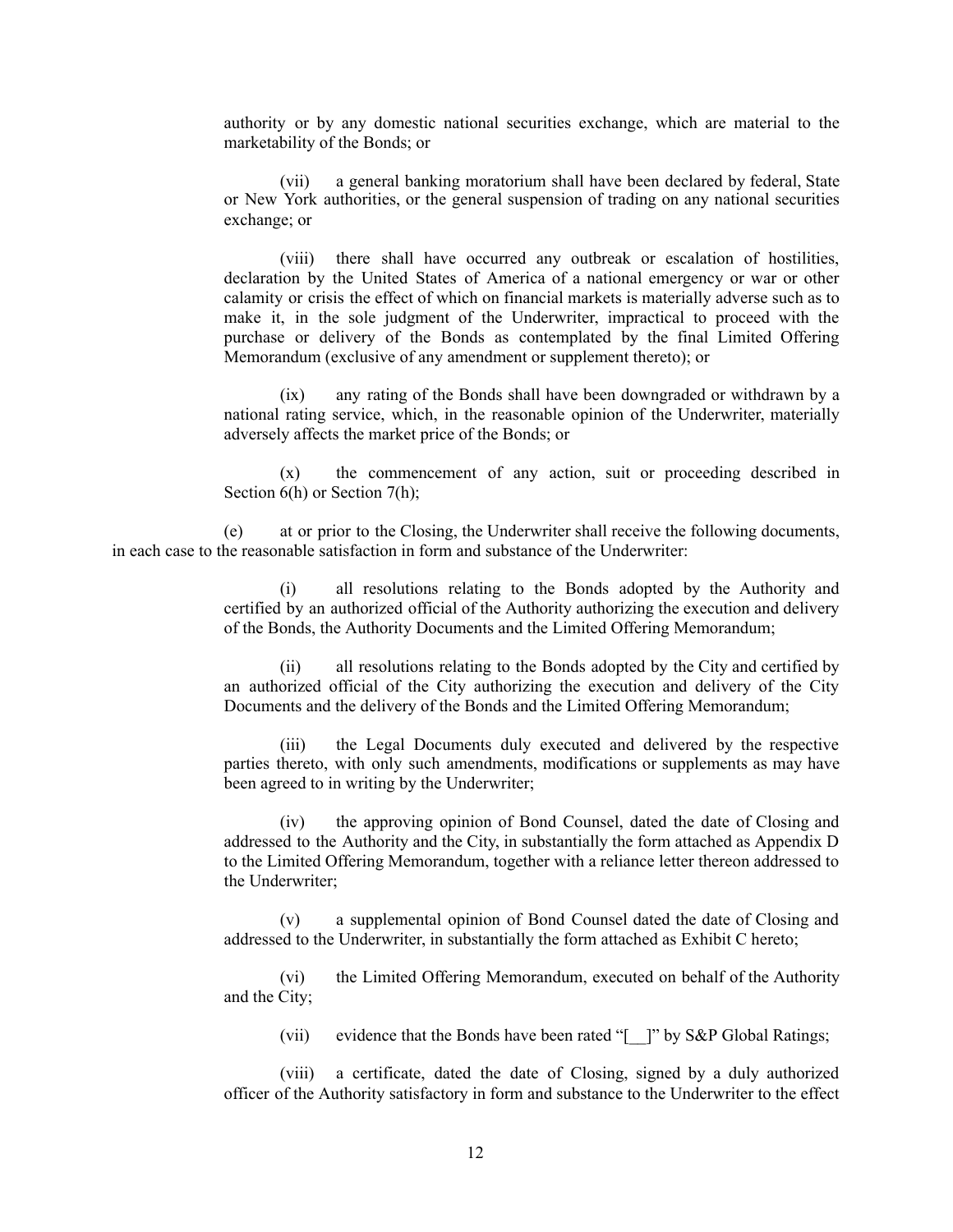that: (i) the representations, warranties and covenants of the Authority contained in this Purchase Agreement are true and correct in all material respects on and as of the date of Closing with the same effect as if made on the date of the Closing by the Authority, and the Authority has complied with all of the terms and conditions of this Purchase Agreement required to be complied with by the Authority at or prior to the date of Closing; (ii) to the best of such officer's knowledge, no event affecting the Authority has occurred since the date of the Limited Offering Memorandum which should be disclosed in the Limited Offering Memorandum for the purposes for which it is to be used or which is necessary to disclose therein in order to make the statements and information therein not misleading in any material respect; (iii) the information and statements contained in the Limited Offering Memorandum (other than information relating to DTC and its bookentry system) did not as of its date and do not as of the Closing contain an untrue statement of a material fact or omit to state any material fact necessary to make the statements therein, in the light of the circumstances under which they were made, not misleading in any material respect; and (iv) the Authority is not in breach of or default under any applicable law or administrative regulation of the State or the United States of America or any applicable judgment or decree or any loan agreement, indenture, bond, note, resolution, agreement or other instrument to which the Authority is a party or is otherwise subject, which would have a material adverse impact on the Authority's ability to perform its obligations under the Authority Documents, and no event has occurred and is continuing which, with the passage of time or the giving of notice, or both, would constitute such a default or an event of default under any such instrument;

(ix) a certificate, dated the date of Closing, signed by a duly authorized officer of the City satisfactory in form and substance to the Underwriter to the effect that: (i) the representations, warranties and covenants of the City contained in this Purchase Agreement are true and correct in all material respects on and as of the date of Closing with the same effect as if made on the date of the Closing by the City, and the City has complied with all of the terms and conditions of the Purchase Agreement required to be complied with by the City at or prior to the date of Closing; (ii) to the best of such officer's knowledge, no event affecting the City has occurred since the date of the Limited Offering Memorandum which should be disclosed in the Limited Offering Memorandum for the purposes for which it is to be used or which is necessary to disclose therein in order to make the statements and information therein not misleading in any material respect; (iii) the information and statements contained in the Limited Offering Memorandum (other than information relating to DTC and its bookentry system) did not as of its date and do not as of the Closing contain an untrue statement of a material fact or omit to state any material fact necessary to make the statements therein, in the light of the circumstances under which they were made, not misleading in any material respect; (iv) the City is not in breach of or default under any applicable law or administrative regulation of the State or the United States of America or any applicable judgment or decree or any loan agreement, indenture, bond, note, resolution, agreement or other instrument to which the City is a party or is otherwise subject, which would have a material adverse impact on the City's ability to perform its obligations under the City Documents, and no event has occurred and is continuing which, with the passage of time or the giving of notice, or both, would constitute such a default or an event of default under any such instrument; and (v) no further consent is required for inclusion of its audited financial statements in the Limited Offering Memorandum;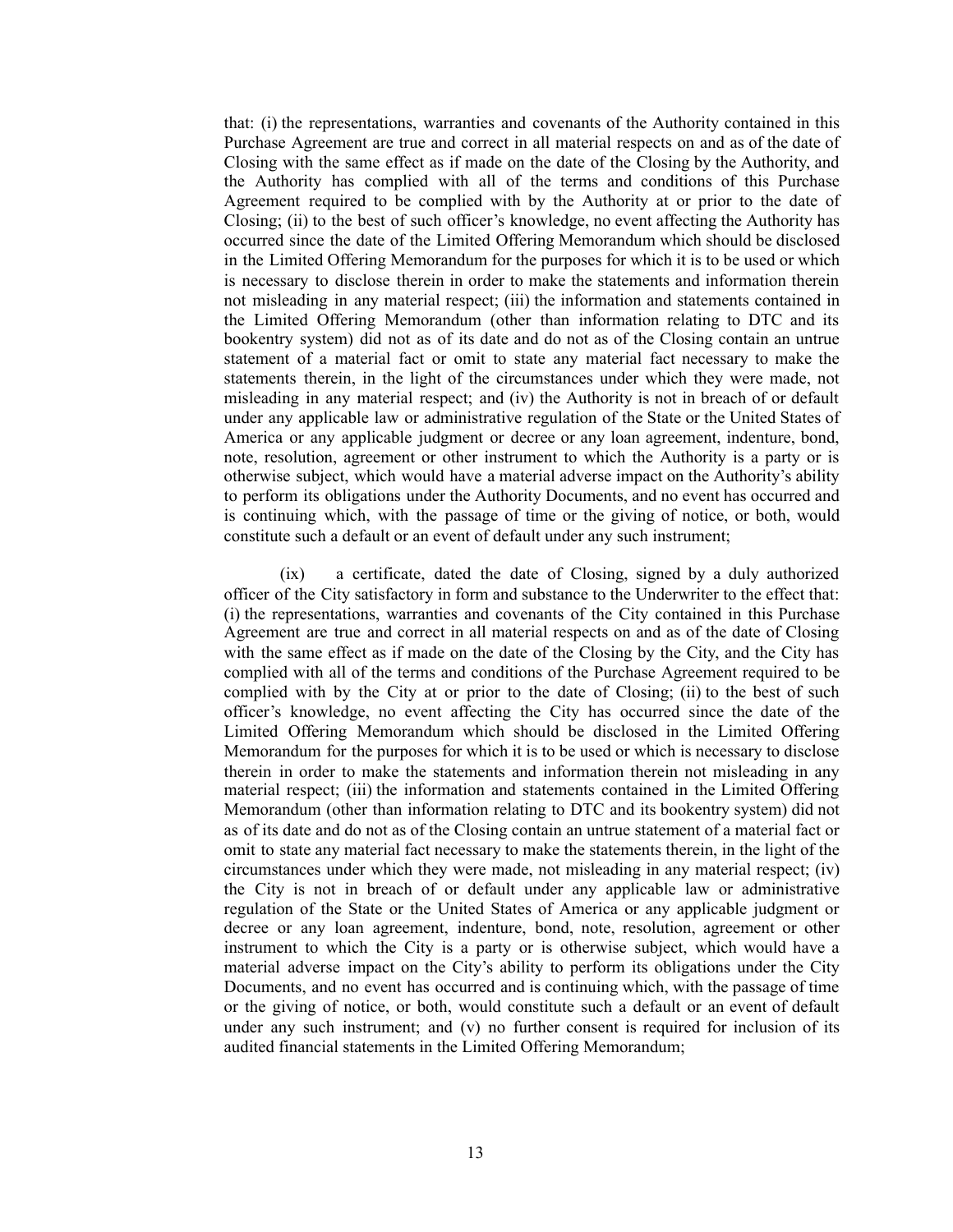(x) an opinion dated the date of Closing and addressed to the Authority, the City, the Underwriter, the Trustee and Bond Counsel, of Best, Best and Krieger LLP, as Counsel to the Authority, in substantially the form attached hereto as Exhibit D;

(xi) an opinion dated the date of Closing and addressed to the Authority, the City, the Underwriter, the Trustee and the Bond Counsel, of the Office of the City Attorney of the City, in substantially the form attached hereto as Exhibit E;

(xii) Disclosure Letter. A letter from Stradling and Butler Snow (together, "Disclosure Counsel"), dated the date of the Closing, addressed to the Underwriter substantially in the form attached hereto as Exhibit F.

(xiii) an opinion of counsel to the Trustee, addressed to the Underwriter and the Authority, dated the date of the Closing, to the effect that:

(A) the Trustee is a national banking association duly organized and validly existing under the laws of the United States of America, having full corporate power to undertake the trust created under the Trust Agreement;

(B) the Trust Agreement has been duly authorized, executed and delivered by the Trustee and, assuming due authorization, execution and delivery by the other party thereto, the Trust Agreement constitutes the valid, legal and binding obligation of the Trustee enforceable in accordance with its terms, except as enforcement thereof may be limited by bankruptcy, insolvency or other laws affecting the enforcement of creditors' rights generally and by the application of equitable principles, if equitable remedies are sought;

(C) the Trustee has duly authenticated the Bonds upon the order of Authority;

(D) the Trustee's actions in executing and delivering the Trust Agreement are in full compliance with, and do not conflict with any applicable law or governmental regulation and, to the best of such counsel's knowledge, after reasonable inquiry with respect thereto, do not conflict with or violate any contract to which the Trustee is a party or any administrative or judicial decision by which the Trustee is bound;

(E) no consent, approval, authorization or other action by any governmental or regulatory authority having jurisdiction over the banking or trust powers of the Trustee that has not been obtained is or will be required for the execution and delivery of the Bonds or the consummation by the Trustee of its obligations under the Trust Agreement; and

(F) there is no action, suit, proceeding, inquiry or investigation at law or in equity before or by any court or public body pending or, to the best of such counsel's knowledge, threatened against or affecting the Trustee, which would materially adversely impact the Trustee's ability to complete the transactions contemplated by the Trust Agreement.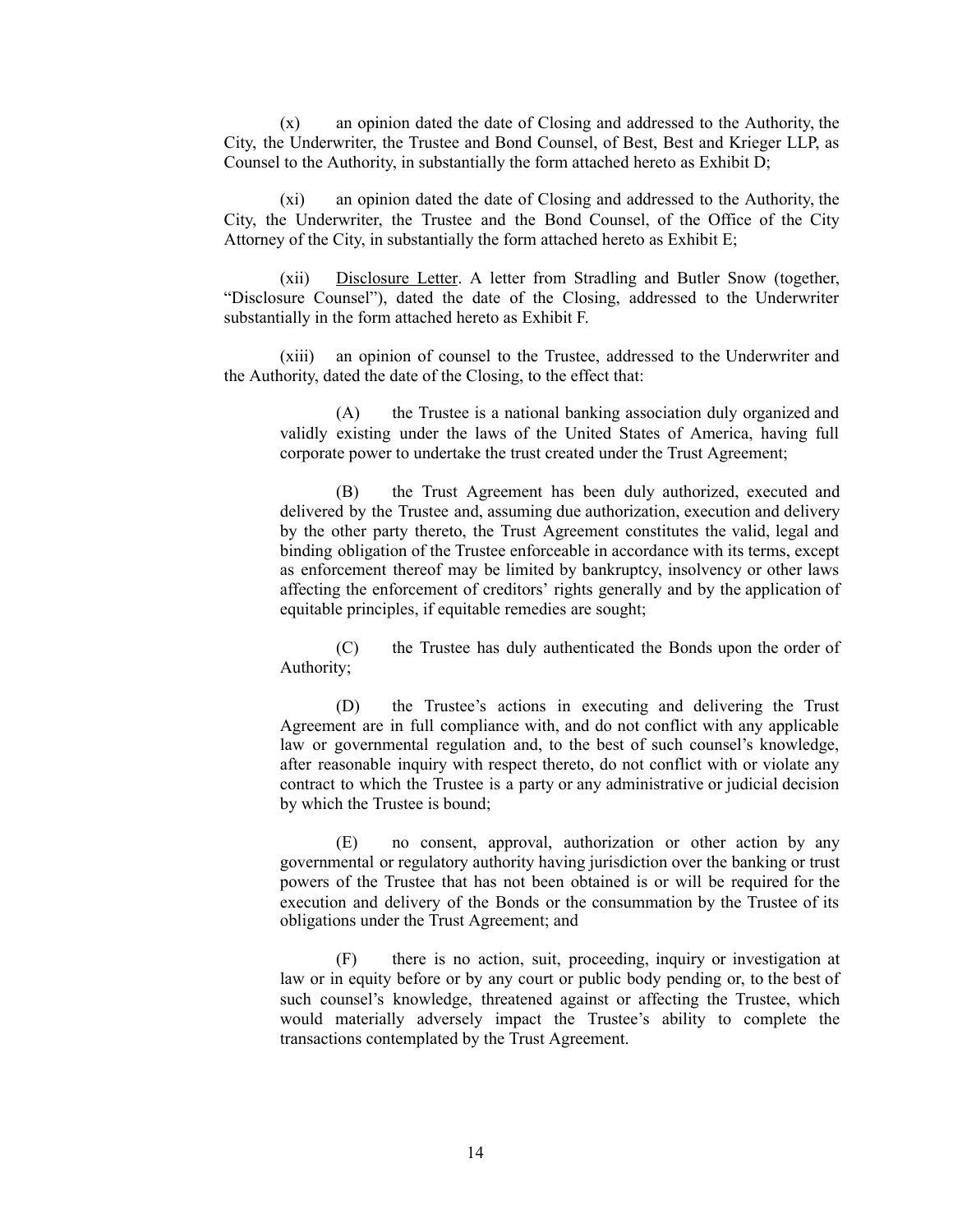(xiv) a certificate, dated the date of Closing, signed by a duly authorized officer of the Trustee satisfactory in form and substance to the Underwriter, to the effect that:

(A) the Trustee is duly organized and existing as a national banking association under the laws of the United States of America, having the full corporate power and authority to enter into and perform its duties under the Trust Agreement;

(B) the Trustee is duly authorized to enter into the Trust Agreement and has duly executed and delivered the Trust Agreement, and assuming due authorization and execution by the other party thereto, the Trust Agreement is legal, valid and binding upon the Trustee and enforceable against such party in accordance with its terms;

(C) the Trustee has duly authenticated the Bonds under the Trust Agreement and delivered the Bonds to or upon the order of the Underwriter;

(D) no consent, approval, authorization or other action by any governmental or regulatory authority having jurisdiction over the banking or trust powers of the Trustee that has not been obtained is required for the execution and delivery of the Bonds or the consummation by the Trustee of its obligations under the Trust Agreement; and

(E) there is no action, suit, proceeding, inquiry or investigation at law or in equity before or by any court or public body pending or, to the best of such counsel's knowledge, threatened against or affecting the Trustee, which would materially adversely impact the Trustee's ability to complete the transactions contemplated by the Trust Agreement.

(xv) the preliminary and final forms required to be delivered to the California Debt and Investment Advisory Commission pursuant to Section 53583 of the Government Code of the State of California and Section 8855(i) and (j) of the Government Code;

(xvi) a copy of the executed Blanket Issuer Letter of Representations by and between the Authority and DTC relating to the book-entry system;

(xvii) the tax and nonarbitrage certificate by the Authority and the City in form and substance to the reasonable satisfaction of Bond Counsel, the Underwriter and Nixon Peabody LLP ("Underwriter's Counsel");

(xviii) an opinion of Underwriter's Counsel in form and substance acceptable to the Underwriter;

(xix) a certificate, dated the date of the Preliminary Limited Offering Memorandum, of the City, deeming the Preliminary Limited Offering Memorandum final for purposes of Rule 15c2-12;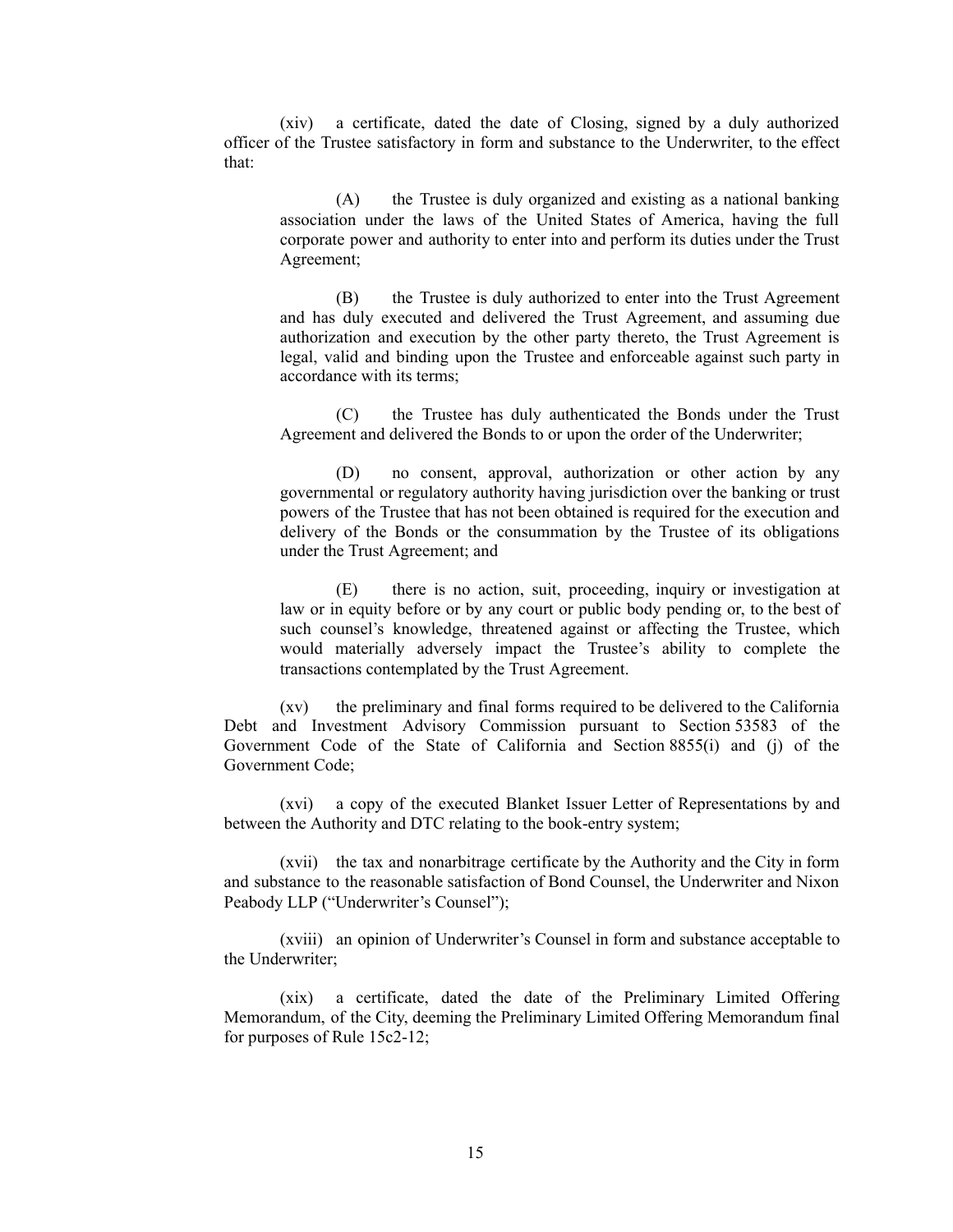(xx) a certificate, dated the date of the Preliminary Limited Offering Memorandum, of the Authority, deeming the sections of the Preliminary Limited Offering Memorandum describing the Authority, final for purposes of Rule 15c2-12;

(xxi) letter or letters of approval from MTA;

(xxii) a certified copies of the Joint Exercise of Powers Agreement establishing the Authority, and all amendments thereto, and related certificates issued by the Secretary of State of the State; and

(xxiii) [reference provider, certificate and opinion if such municipal bond insurance or surety is purchased for the Bonds]; and

(xxiv) such additional legal opinions, Bonds, proceedings, instruments or other documents as the Underwriter or Underwriter's Counsel may reasonably request.

**Section 9. Changes in Limited Offering Memorandum.** Within 90 days after the Closing or within 25 days following the "end of the underwriting period" (as defined in Rule 15c2-12), whichever occurs first, if any event relating to or affecting the Bonds, the Trustee, the City or the Authority shall occur as a result of which it is necessary, in the reasonable opinion of the Underwriter, to amend or supplement the Limited Offering Memorandum in order to make the Limited Offering Memorandum not misleading in any material respect in the light of the circumstances existing at the time it is delivered to a purchaser, the Authority will forthwith prepare and furnish to the Underwriter an amendment or supplement that will amend or supplement the Limited Offering Memorandum so that it will not contain an untrue statement of a material fact or omit to state a material fact necessary in order to make the statements therein, in the light of the circumstances existing at the time the Limited Offering Memorandum is delivered to purchaser, not misleading. The City and the Authority shall cooperate with the Underwriter in the filing by the Underwriter of such amendment or supplement to the Limited Offering Memorandum with the MSRB. The Underwriter acknowledges that the "end of the underwriting period" will be the date of Closing unless the Underwriter otherwise notifies the City in writing that it still owns some or all of the Bonds.

**Section 10. Expenses.** (a) Whether or not the Underwriter accepts delivery of and pays for the Bonds as set forth herein, it shall be under no obligation to pay, and the Authority shall pay, or cause the City to pay, out of the proceeds of the Bonds or any other legally available funds of the City or the Authority, all expenses incidental to the performance of the Authority's obligations hereunder, including but not limited to the cost of printing and delivering the Legal Documents to the Underwriter; the costs of printing and shipping and electronic distribution of the Preliminary Limited Offering Memorandum and the Limited Offering Memorandum in reasonable quantities; the fees and disbursements of the Authority, the Trustee and its counsel, Bond Counsel, Disclosure Counsel, Authority Counsel, the City Attorney, the municipal advisor and any other experts or consultants retained by the City or the Authority in connection with the issuance and sale of the Bonds; rating agency fees; advertising expenses; and any other expenses not specifically enumerated in paragraph (b) of this Section incurred in connection with the issuance and sale of the Bonds. The Authority shall pay, or cause the City to pay out of the proceeds of the Bonds, for any expenses incurred by the Underwriter on behalf of the City's or the Authority's employees and representatives which are incidental to implementing this Purchase Agreement, including, but not limited to, meals, transportation, and lodging of those employees and representatives.

(b) Whether or not the Bonds are delivered to the Underwriter as set for herein, the Authority shall be under no obligation to pay, and the Underwriter shall be responsible for and pay (which may be included as an expense component of the Underwriter's discount), MSRB, CUSIP Bureau and CDIAC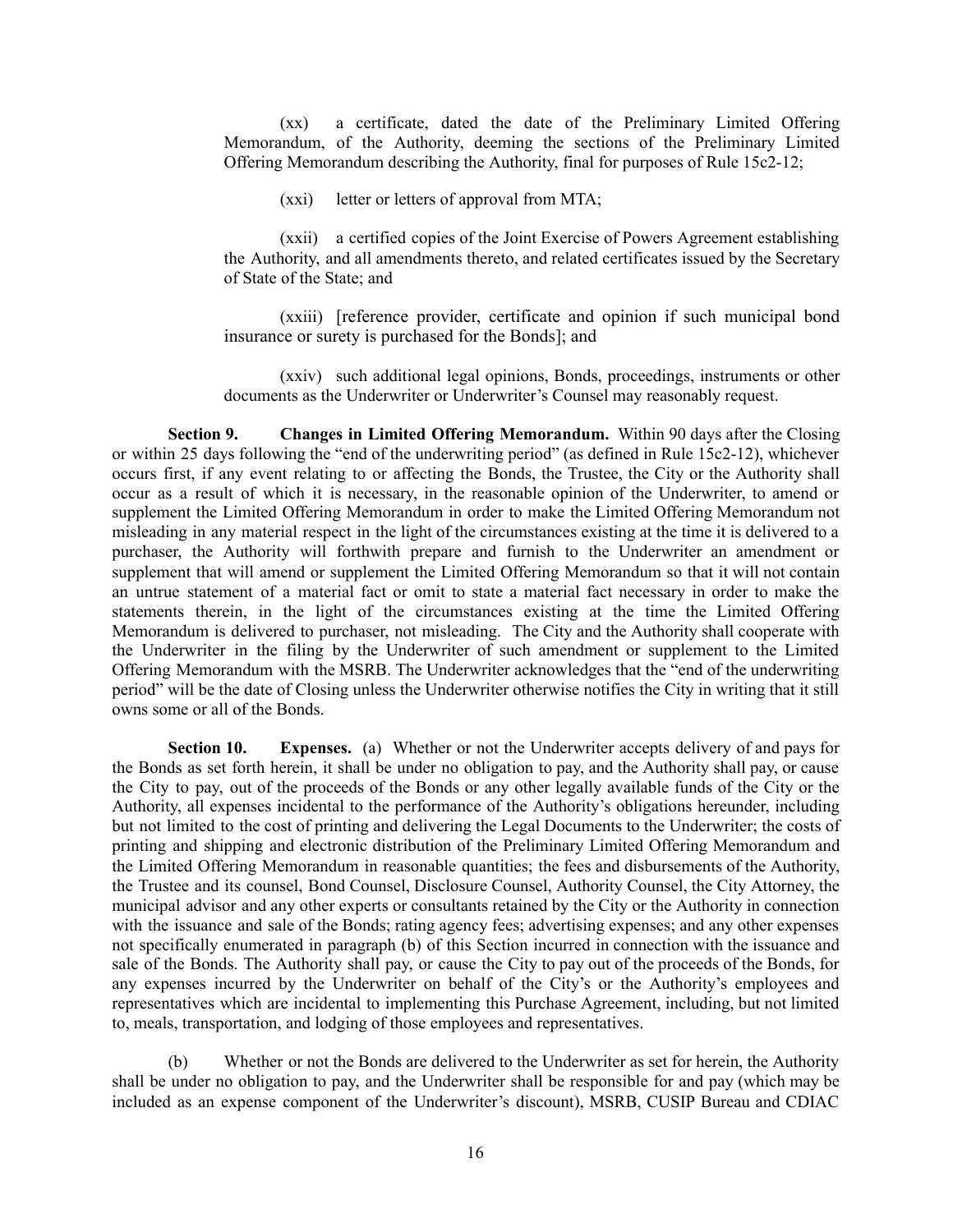fees and expenses to qualify the Bonds for sale under any "blue sky" laws; the cost of a continuing disclosure compliance review performed by DAC; and all other expenses incurred by the Underwriter in connection with its public offering and distribution of the Bonds not specifically enumerated in paragraph (a) of this Section, including the cost of preparing this Purchase Agreement and other Underwriter documents, travel expenses and the fees and disbursements of Underwriter's Counsel.

**Section 11. Notices.** Any notice or other communication to be given to the Underwriter under this Purchase Agreement may be given by delivering the same in writing to Raymond James  $\&$ Associates, Inc. 39 E. Union Street, Pasadena, CA 91103, Attention: Jose A. Vera, Managing Director. Any notice or communication to be given the Authority under this Purchase Agreement may be given by delivering the same in writing to the Independent Cities Finance Authority, P.O. Box 6740, Lancaster, CA 93539, Attention: Executive Director. Any notice or communication to be given the City under this Purchase Agreement may be given by delivering the same in writing to the City of Compton, 205 South Willowbrook Ave., Compton, CA 90220, Attention: City Manager. All notices or communications hereunder by any party shall be given and served upon each other party.

**Section 12. Parties in Interest.** This Purchase Agreement is made solely for the benefit of the Authority, the City and the Underwriter (including the successors or assigns thereof) and no other person shall acquire or have any right hereunder or by virtue hereof. All representations, warranties and agreements of the Authority and the City in this Purchase Agreement shall remain operative and in full force and effect regardless of any investigation made by or on behalf of the Underwriter and shall survive the delivery of and payment for the Bonds.

**Section 13. Counterparts.** This Purchase Agreement may be executed by the parties hereto in separate counterparts, each of which when so executed and delivered shall be an original, but all such counterparts shall together constitute but one and the same instrument.

[Remainder of page intentionally left blank.]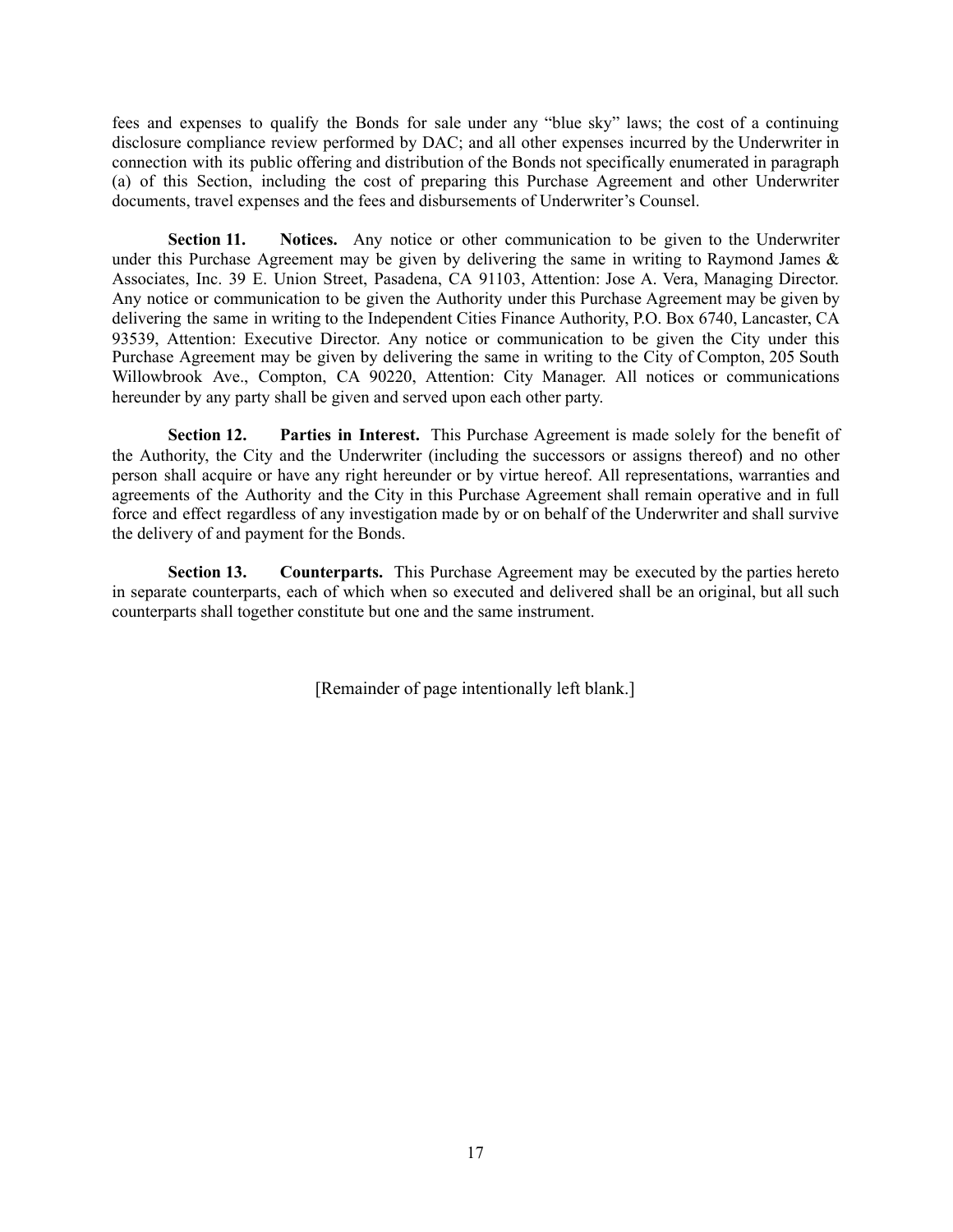**Section 14. Governing Law.** This Purchase Agreement shall be governed by and construed in accordance with the laws of the State.

# RAYMOND JAMES & ASSOCIATES, INC.

By:

Jose A. Vera Managing Director

Accepted:

## INDEPENDENT CITIES FINANCE AUTHORITY

By:

Executive Director

Time of Execution: \_\_\_\_\_: \_\_\_\_\_\_

Accepted:

CITY OF COMPTON

By:

City Manager

Time of Execution: \_\_\_\_\_: \_\_\_\_\_\_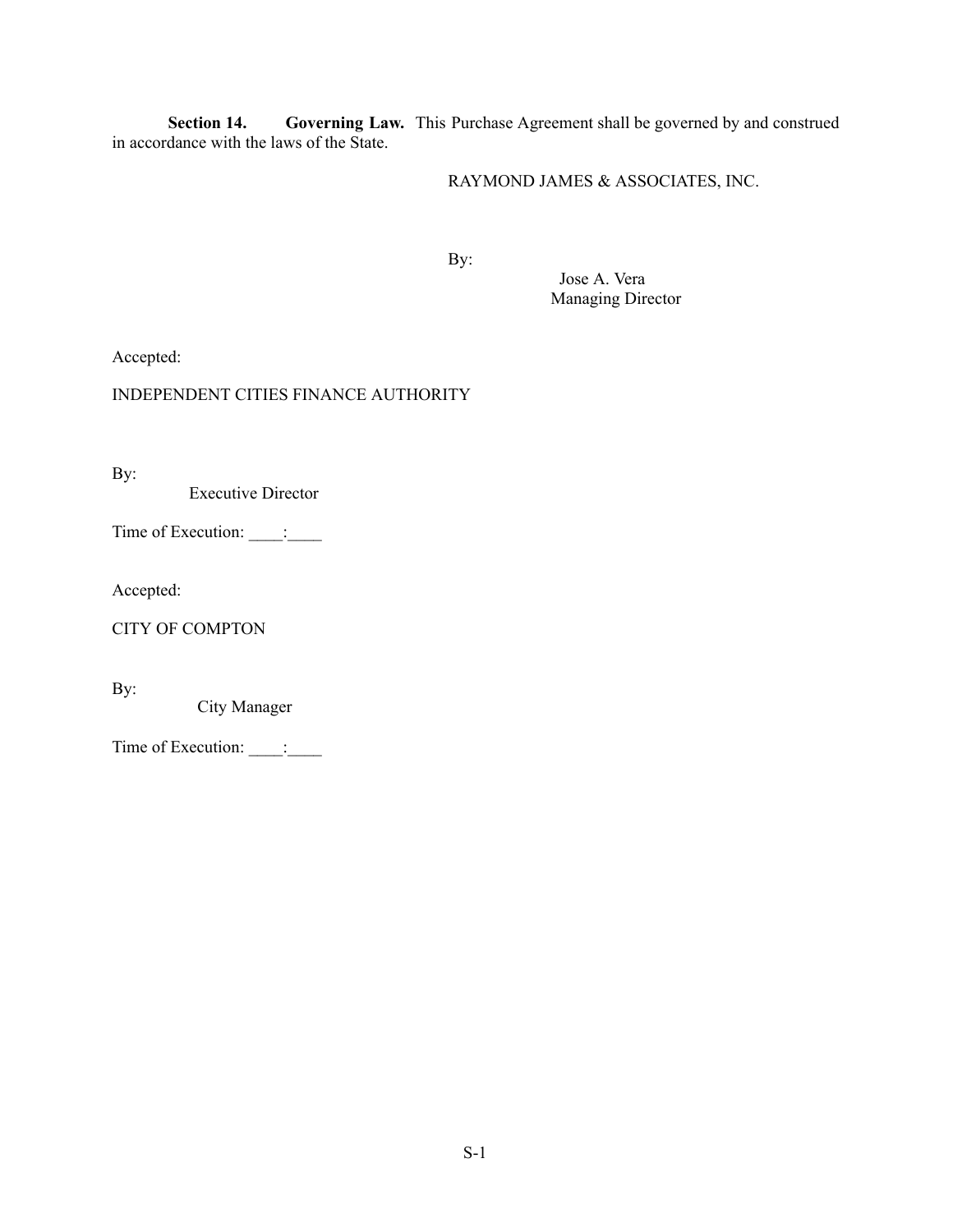# **EXHIBIT A**

# **MATURITY SCHEDULE**

**\$\_\_\_\_\_\_\_\_\_\_**

## **INDEPENDENT CITIES FINANCE AUTHORITY (CITY OF COMPTON, CALIFORNIA) SALES TAX REVENUE BONDS, SERIES 2021**

|                 | <b>Principal Amount</b> | Interest | Yield | Price | 10% Test Used | <b>Hold-The-Offe</b> |
|-----------------|-------------------------|----------|-------|-------|---------------|----------------------|
| <b>Maturity</b> |                         | Rate     |       |       |               | ring-Price           |
| Date            |                         |          |       |       |               | <b>Used</b>          |

\* Yield calculated to the first optional redemption date of \_\_\_\_\_\_\_\_ 1, 20\_\_.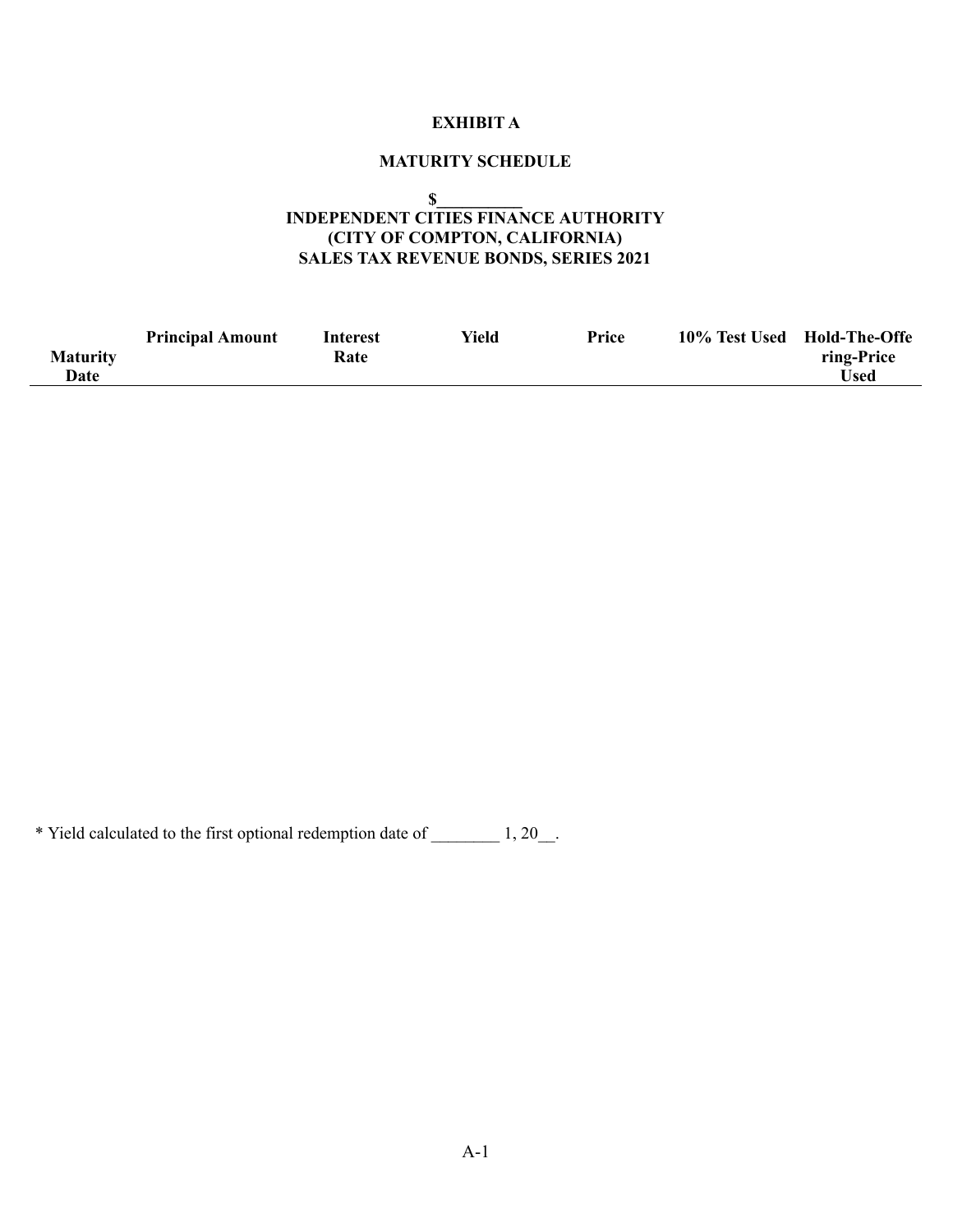### **EXHIBIT B**

### **\$\_\_\_\_\_\_\_\_\_\_ INDEPENDENT CITIES FINANCE AUTHORITY (CITY OF COMPTON, CALIFORNIA) SALES TAX REVENUE BONDS, SERIES 2021**

### **ISSUE PRICE CERTIFICATE**

The undersigned, on behalf of Raymond James & Associates, Inc. (the "**Underwriter**"), hereby certifies as set forth below with respect to the sale and issuance of the above-captioned obligations (the "**Bonds**").

1. *Sale of the [Bonds][10% Maturities]*. As of the date of this Certificate, for each Maturity of the [Bonds][10% Maturities], the first price at which a Substantial Amount of such Maturity of the Bonds was sold to the Public is the respective price listed in Schedule A.

### 2. *Initial Of ering Price of the [Bonds][Undersold Maturities]*.

(a) The Underwriter offered the [Bonds][Undersold Maturities] to the Public for purchase at the respective initial offering prices listed in Schedule A (the "Initial Offering Prices") on or before the Sale Date. A copy of the pricing wire or equivalent communication for the Bonds is attached to this Certificate as Schedule B.

(b) As set forth in the Bond Purchase Agreement, the Underwriter has agreed in writing that, for each Maturity of the [Bonds][Undersold Maturities], it would neither offer nor sell any of the Bonds of such Maturity to any person at a price that is higher than the Initial Offering Price for such Maturity during the Offering Period for such Maturity, nor would it permit a related party to do so. Pursuant to such agreement, the Underwriter has neither offered nor sold any Maturity of the [Bonds][Undersold Maturities] at a price that is higher than the respective Initial Offering Price for that Maturity of the Bonds during the Offering Period.

### 3. *Defined Terms*.

[(a) *10% Maturities* means those Maturities of the Bonds shown in Schedule A hereto as the "10% Maturities."]

(b) *Issuer* means Independent Cities Finance Authority.

(c) *Maturity* means Bonds with the same credit and payment terms. Bonds with different maturity dates, or Bonds with the same maturity date but different stated interest rates, are treated as separate maturities.

[(d) *Offering Period* means, with respect to an Undersold Maturity, the period starting on the Sale Date and ending on the earlier of (i) the close of the fifth business day after the Sale Date ( 2019), or (ii) the date on which the Underwriter has sold a Substantial Amount of such Undersold Maturity to the Public at a price that is no higher than the Initial Offering Price for such Undersold Maturity.]

(e) *Public* means any person (including an individual, trust, estate, partnership, association, company, or corporation) other than a Regulatory Underwriter or a related party to a Regulatory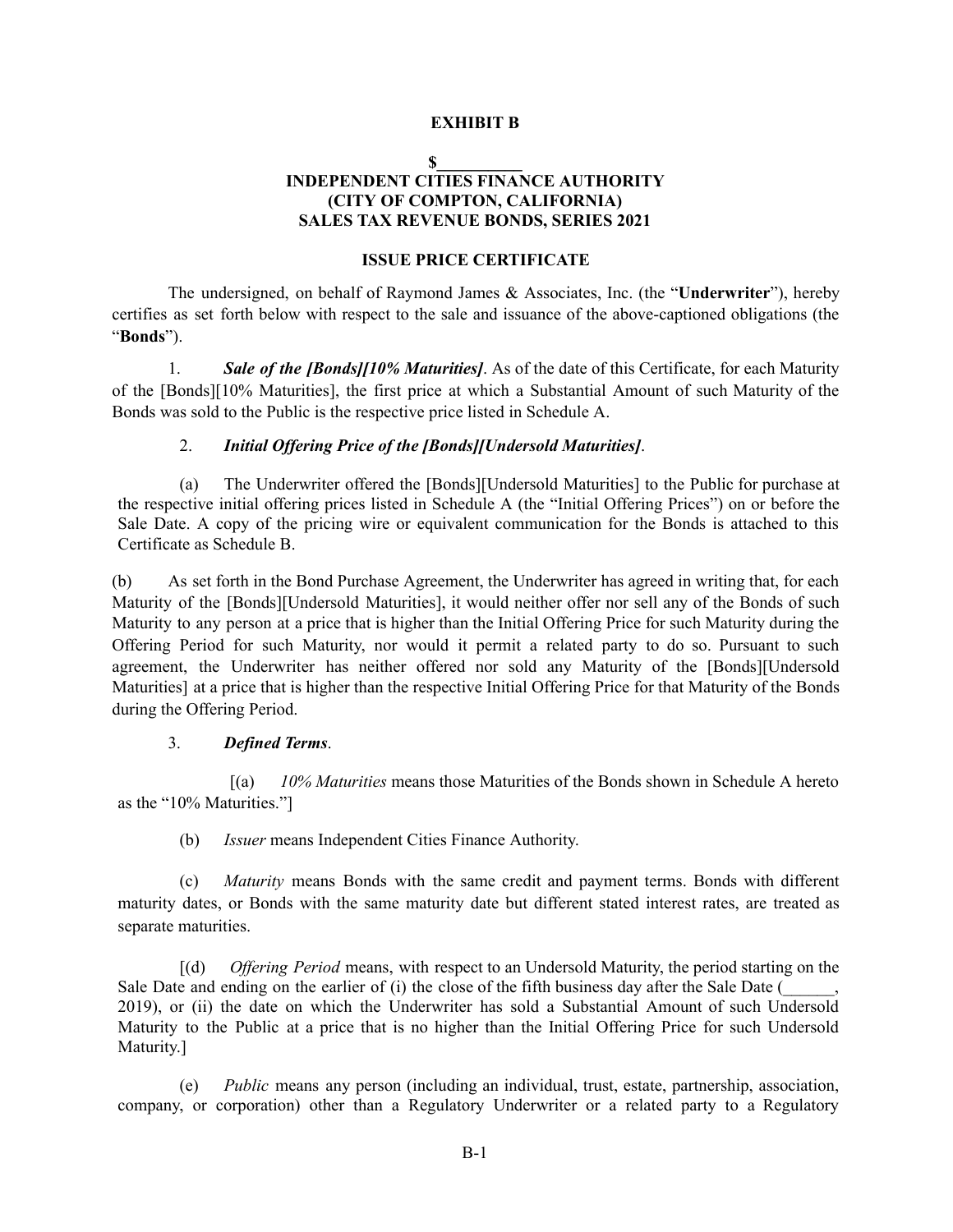Underwriter. The term "related party" for purposes of this Certificate generally means any two or more persons who have greater than 50 percent common ownership, directly or indirectly.

(f) *Regulatory Underwriter* means (i) any person that agrees pursuant to a written contract with the Issuer (or with the lead underwriter to form an underwriting syndicate) to participate in the initial sale of the Bonds to the Public, and (ii) any person that agrees pursuant to a written contract directly or indirectly with a person described in clause (i) of this paragraph to participate in the initial sale of the Bonds to the Public (including a member of a selling group or a party to a retail distribution agreement participating in the initial sale of the Bonds to the Public).

(g) *Sale Date* means the first day on which there is a binding contract in writing for the sale of a Maturity of the Bonds. The Sale Date of the Bonds is  $\qquad \qquad$ , 2019.

(h) *Substantial Amount* means ten percent.

[(i) *Undersold Maturities* means those Maturities of the Bonds shown in Schedule A hereto as the "Undersold Maturities."]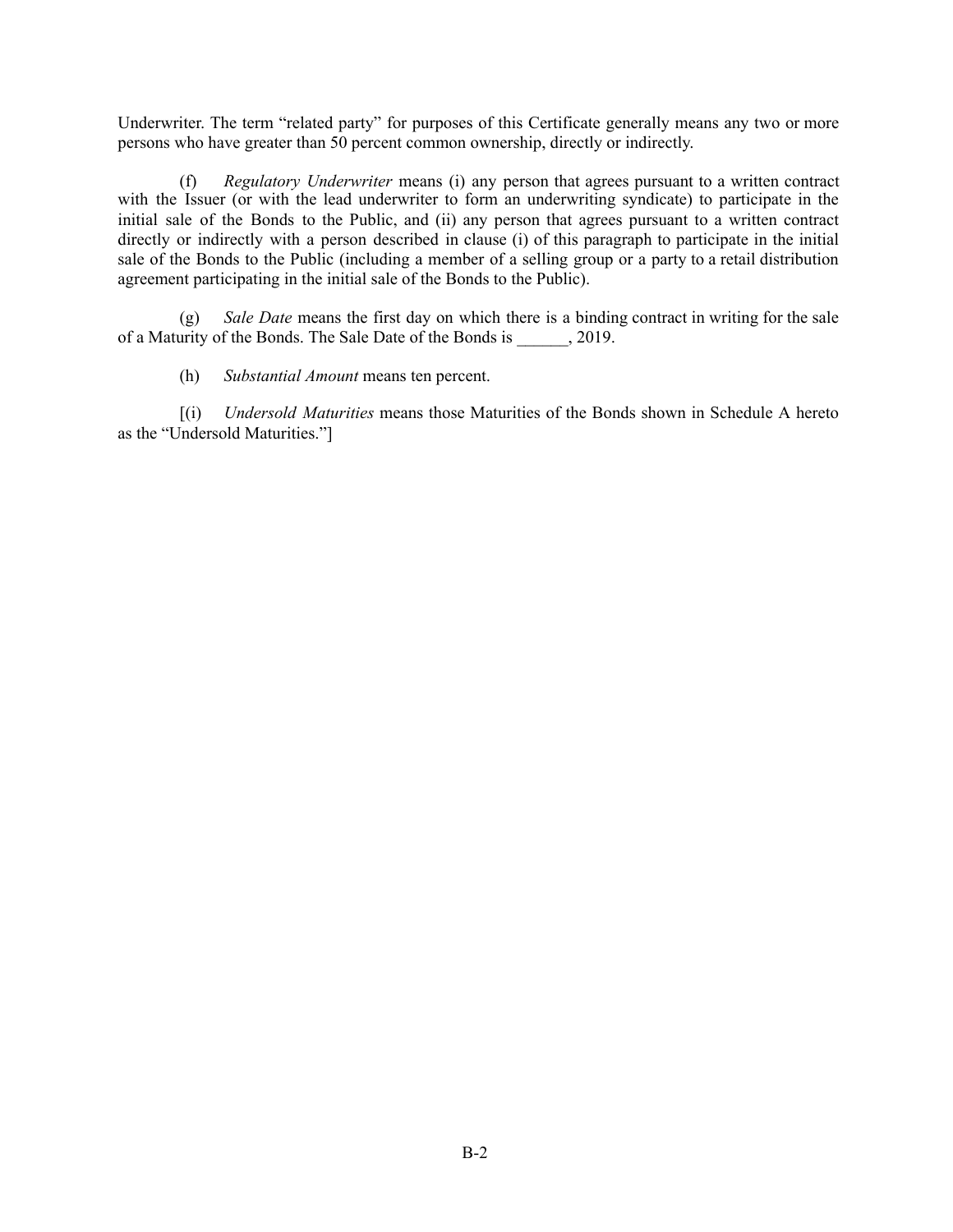The undersigned understands that the foregoing information will be relied upon by the Issuer with respect to certain of the representations set forth in the Tax and Nonarbitrage Certificate and with respect to compliance with the federal income tax rules affecting the Bonds, and by Butler Snow LLP and Stradling Yocca Carlson & Rauth, A Professional Corporation, in connection with rendering its opinion that the interest on the Bonds is excluded from gross income for federal income tax purposes, the preparation of Internal Revenue Service Form 8038-G, and other federal income tax advice it may give to the Issuer from time to time relating to the Bonds.

### RAYMOND JAMES & ASSOCIATES, INC.

 $\mathbf{By:}$ 

Name:

Title:

Dated: \_\_\_\_\_\_\_, 2021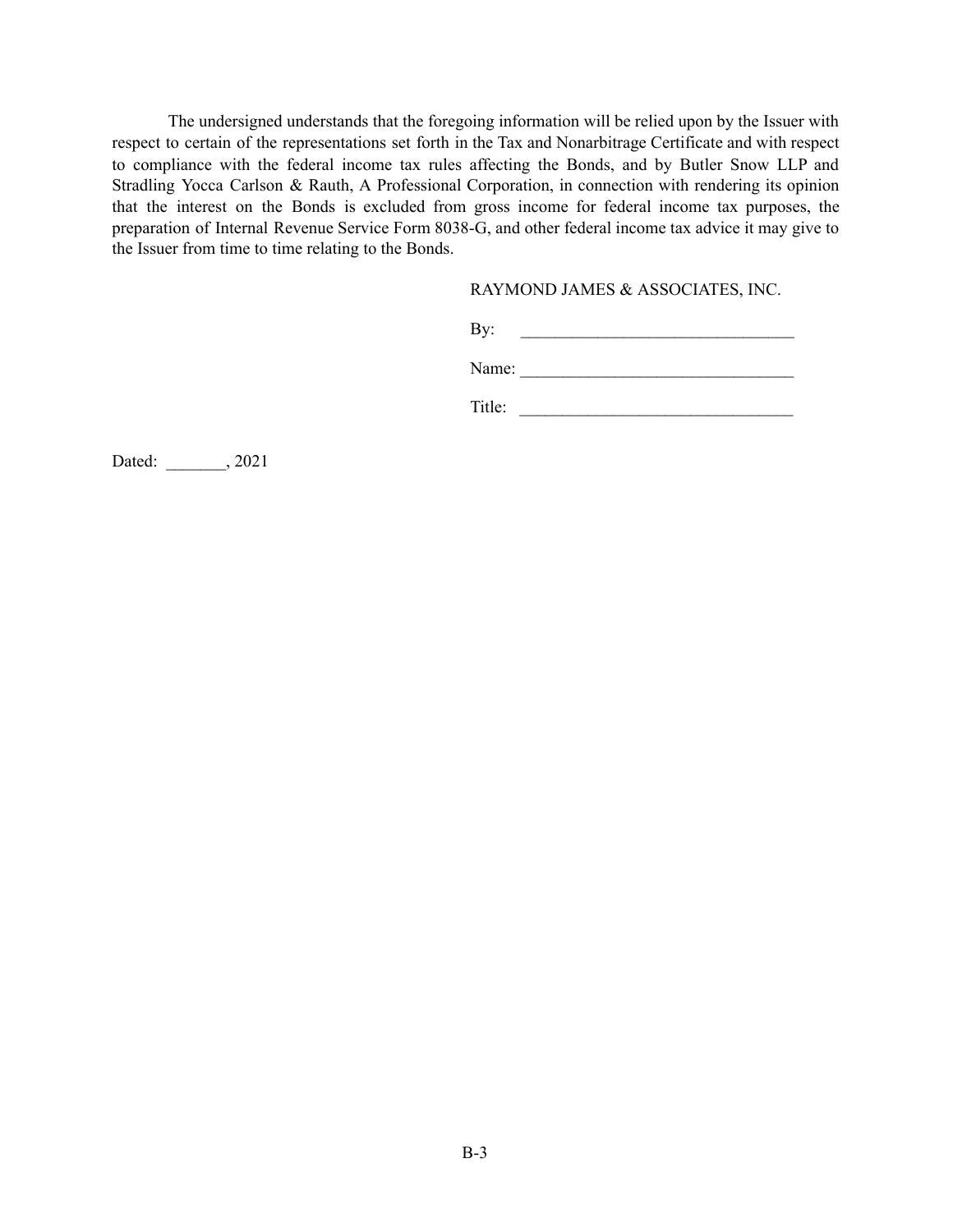## **SCHEDULE A SALE PRICES OF THE GENERAL RULE MATURITIES AND INITIAL OFFERING PRICES OF THE HOLD-THE-OFFERING-PRICE MATURITIES** (*Attached*)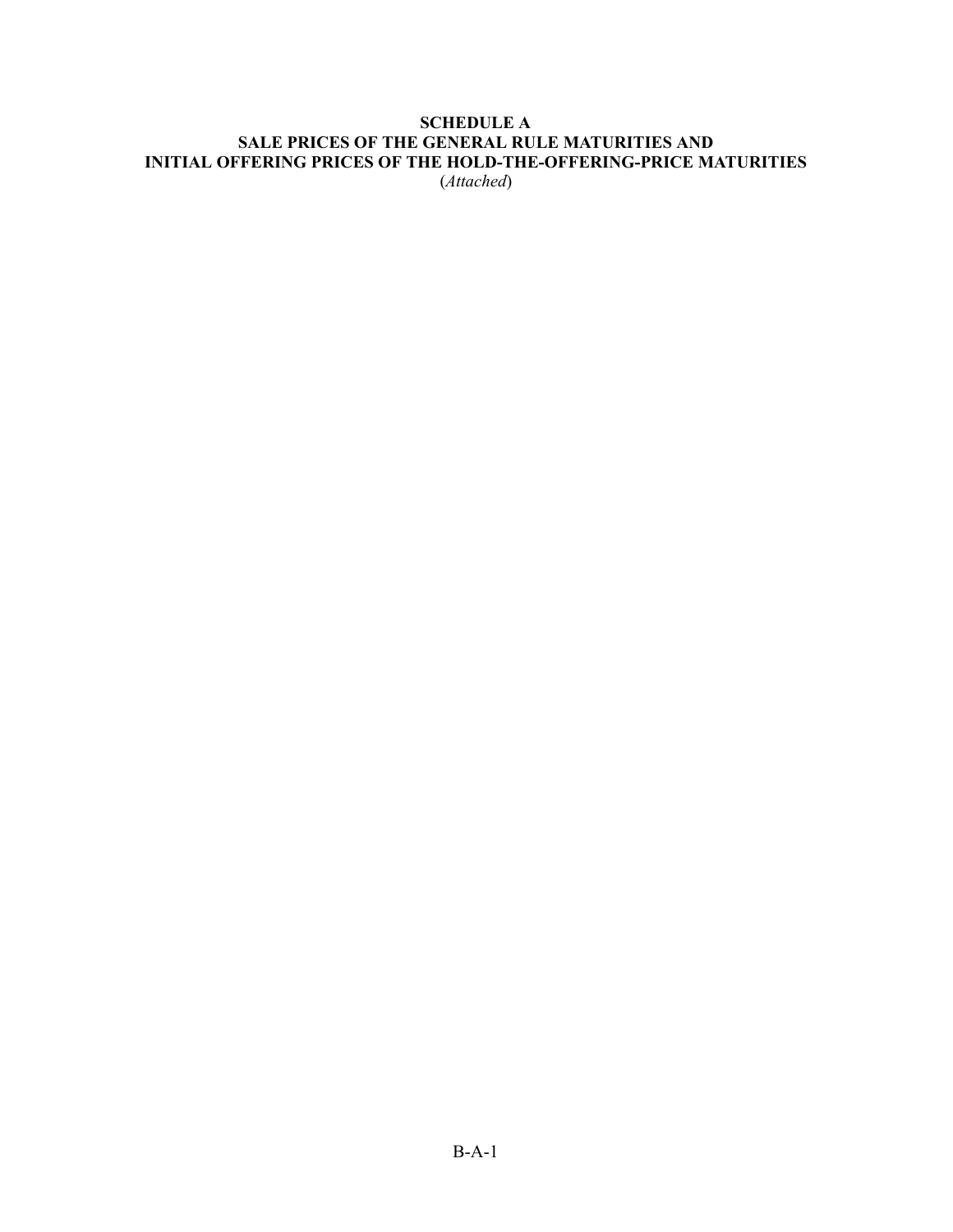# **SCHEDULE B PRICING WIRE OR EQUIVALENT COMMUNICATION**

(*Attached*)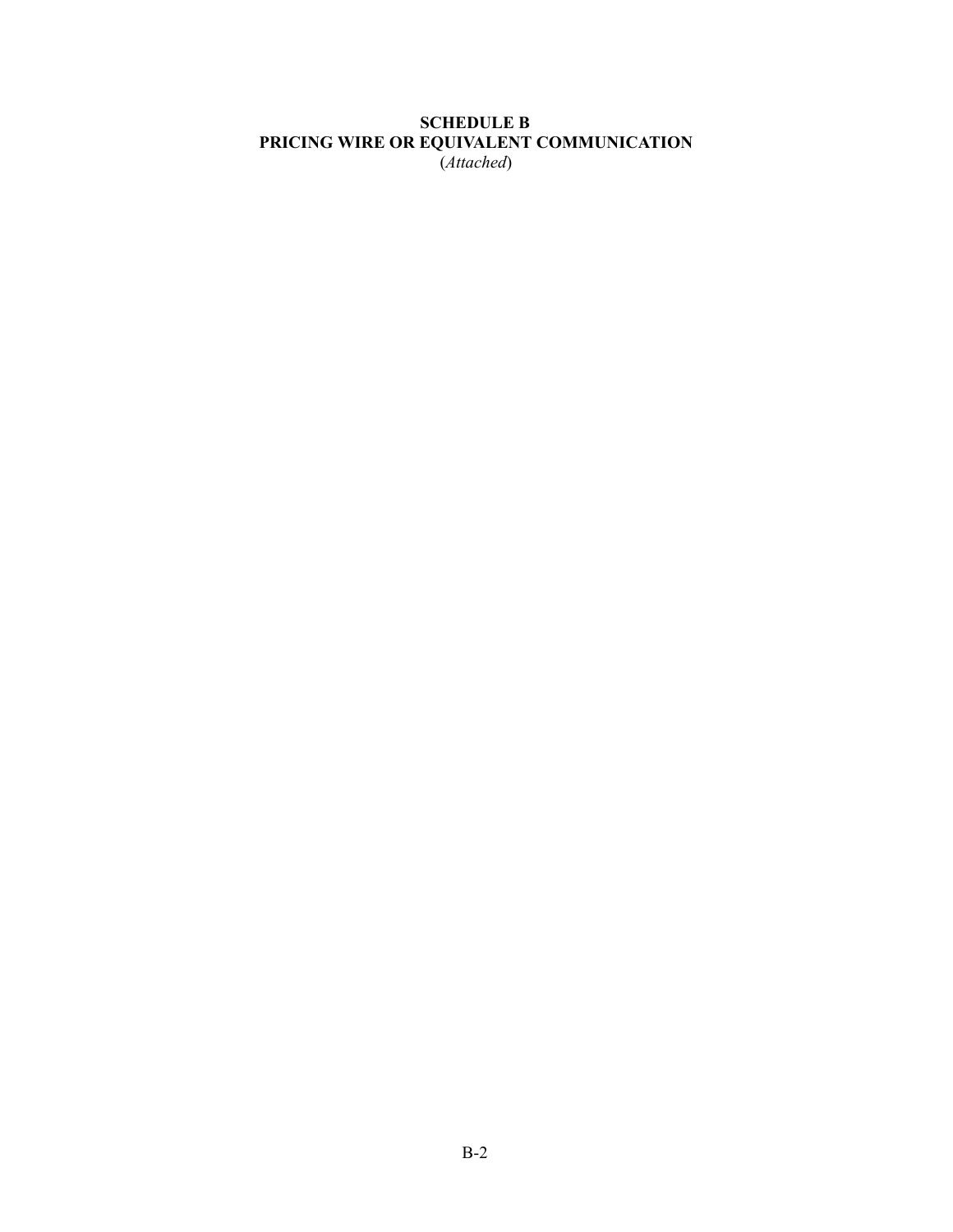### **EXHIBIT C**

### **FORM OF SUPPLEMENTAL OPINION**

*Upon the initial issuance of the Bonds, Stradling Yocca Carlson & Rauth, A Professional Corporation, and Butler Snow LLP, Co-Bond Counsel, each propose to deliver a supplemental opinion to the Underwriter in substantially the form set forth below:*

### [LETTERHEAD OF CO-BOND COUNSEL]

\_\_\_\_\_\_\_\_\_\_, 2021

Raymond James & Associates, Inc. Los Angeles, California

> $\sim$ Independent Cities Finance Authority (City of Compton, California) Sales Tax Revenue Bonds Series 2021

Ladies and Gentlemen:

We have acted as Co-Bond Counsel in connection with the issuance by the Independent Cities Finance Authority (the "**Authority**") of its Independent Cities Finance Authority (City of Compton, California) Sales Tax Revenue Bonds, Series 2021 (the "**Bonds**"), dated 2021, and the sale of the Bonds to you pursuant to the Bond Purchase Agreement, dated

\_\_\_\_\_\_\_\_\_\_\_\_, 2021 (the "**Bond Purchase Agreement**"), by and among you, the Authority, and the City of Compton, California (the "**City**"). Capitalized terms not defined herein have the meanings set forth in the Bond Purchase Agreement.

We have examined certified copies of the Resolution No. \_\_\_\_\_\_\_\_\_ adopted by the governing body of the Authority on \_\_\_\_\_\_\_, 2021, Resolution No. \_\_\_\_\_\_\_ adopted by the governing body of the City on \_\_\_\_\_\_\_\_, 2021, the Limited Offering Memorandum dated \_\_\_\_\_\_\_\_, 2021 (the "**Limited Offering Memorandum**"), the Bond Purchase Agreement, and such other proofs and proceedings as we have deemed necessary as a basis for the opinions hereinafter expressed. In making such examinations for the purposes of this letter, we have assumed the authenticity of all original documents and the conformity to original documents of all documents submitted to us as conformed copes or photocopies of original documents, the genuineness of all signatures, the due authorization, execution and delivery of such documents and the due authority of all persons executing such documents. Further, we have relied on the statements of fact contained in such statements, and documents, and the legal conclusions provided in such opinions without independently verifying the truth or accuracy of such statements, documents and opinions.

Based upon the foregoing, and subject to the qualifications and assumptions herein, we are of the opinion that: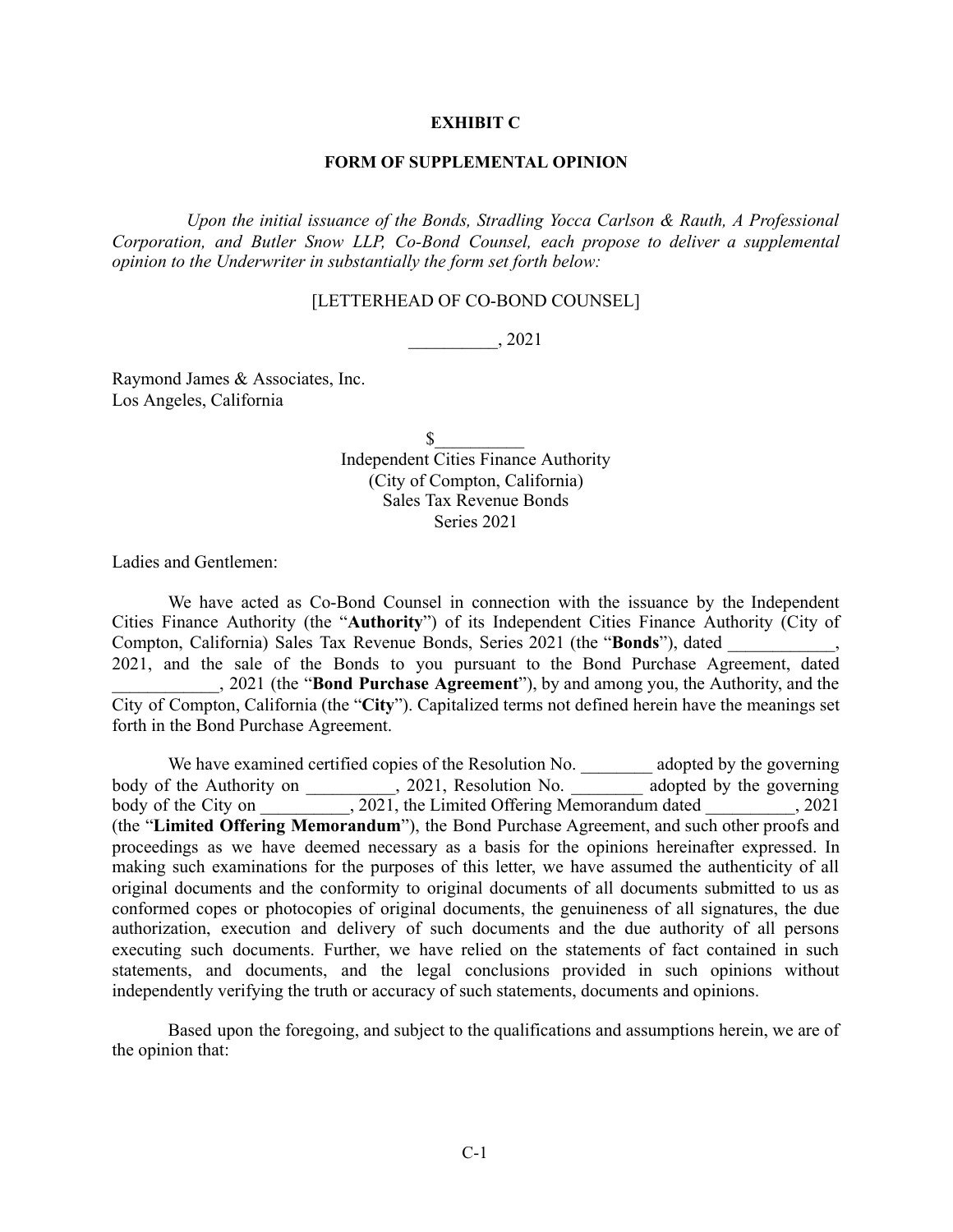1. The information in the Limited Offering Memorandum under the captions "INTRODUCTION," "THE BONDS," "SOURCES OF PAYMENT FOR THE BONDS," and "TAX MATTERS," and in APPENDIX A – "SUMMARY OF CERTAIN PROVISIONS OF THE PRINCIPAL LEGAL DOCUMENTS" and APPENDIX D – "FORM OF OPINION OF CO-BOND COUNSEL," insofar as such information purports to summarize certain provisions of the Bonds, the Installment Sale Agreement, the Trust Agreement (other than financial or statistical data contained in the Limited Offering Memorandum and excluding any material that may be treated as included under such captions and appendices by any cross-reference, as to which we express no opinion), the Internal Revenue Code of 1986, as amended, and our opinion of even date herewith approving the validity of the Bonds (the "**Approving Opinion**"), are accurate and fair statements or summaries in all material respects and do not omit any material fact which, in our opinion, should be included or referred to therein to make the statements made therein not misleading in any material respect.

2. The Bond Purchase Agreement has been duly authorized, executed, and delivered by the Authority and the City and is the valid, legal, and binding agreement of the Authority and the City, enforceable in accordance with its terms.

3. Under existing laws, the Bonds may be offered and sold without registration under the Securities Act of 1933, as amended, and the Trust Agreement is not required to be qualified under the Trust Indenture Act of 1939, as amended.

You may rely on the Approving Opinion as if the same were addressed to you.

The opinions expressed herein are based upon our analysis and interpretation of existing laws, regulations, rulings and judicial decisions and cover certain matters not directly addressed by such authorities. We call attention to the fact that the rights and obligations under the Bond Purchase Contract, the Trust Agreement, the Installment Sale Agreement, or the Bonds are subject to bankruptcy, insolvency, reorganization, moratorium, fraudulent conveyance or transfer and other similar laws affecting creditors' rights, to the application of equitable principles if equitable remedies are sought, to the exercise of judicial discretion in appropriate cases and to limitations on legal remedies against public agencies in the State of California.

By delivering this letter, we are not expressing any opinion with respect to any indemnification, contribution, liquidated damages, penalty (including any remedy deemed to constitute a penalty), right of set-off, arbitration, judicial reference, choice of law, choice of forum, choice of venue, non-exclusivity of remedies, waiver or severability provisions contained in the Bond Purchase Agreement, the Trust Agreement, the Installment Sale Agreement, or the Bonds, nor are we expressing any opinion with respect to the state or quality of title to or interest in any assets described in or as subject to the lien of the Trust Agreement, the Installment Sale Agreement, or the Bonds, or the accuracy or sufficiency of the description of such assets, or the remedies available to enforce liens on, any such assets.

Except as expressly set forth in the Approving Opinion, we express no opinion regarding any tax consequences with respect to the Bonds. No opinion is expressed herein with respect to the compliance with, or applicability of, any "blue sky" laws of any state as they relate to the offer or sale of the Bonds.

This opinion is limited to matters governed by the laws of the State of California and federal securities laws, and we assume no responsibility with respect to the applicability or the effect of the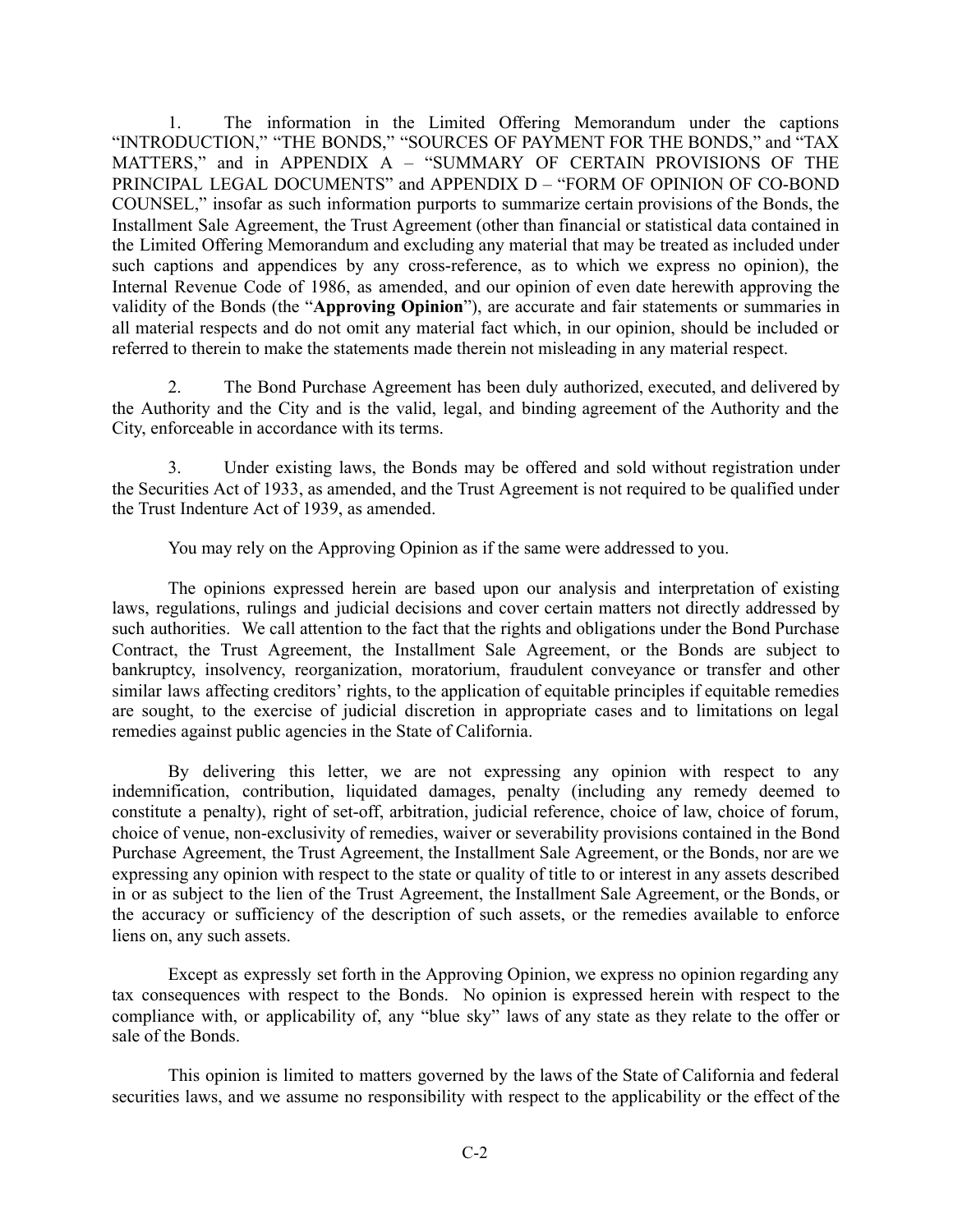laws of any other jurisdiction. This letter is furnished by us as Co-Bond Counsel with respect to the Bonds. No attorney-client relationship has existed or exists between our firm and you in connection with the Bonds or by virtue of this letter in connection with the sale and issuance of the Bonds.

This letter is delivered to you as underwriter of the Bonds, is solely for your benefit as such underwriter and neither this letter nor the Approving Opinion is to be used, circulated, quoted or otherwise referred to or relied upon for any other purpose or by any other person without our express written consent, except that it may be included in any transcript of closing documents relating to the issuance and delivery of the Bonds. Neither this letter nor the Approving Opinion is intended to be relied upon by owners of the Bonds.

This letter is issued as of the date hereof, and we assume no obligation to update, revise or supplement this letter or the Approving Opinion to reflect any facts or circumstances that may hereafter come to our attention, or any changes in law, or interpretations thereof, that may hereafter occur, or for any other reason whatsoever.

Very truly yours,

# [BUTLER SNOW LLP]

## [STRADLING YOCCA CARLSON & RAUTH, A PROFESSIONAL CORPORATION]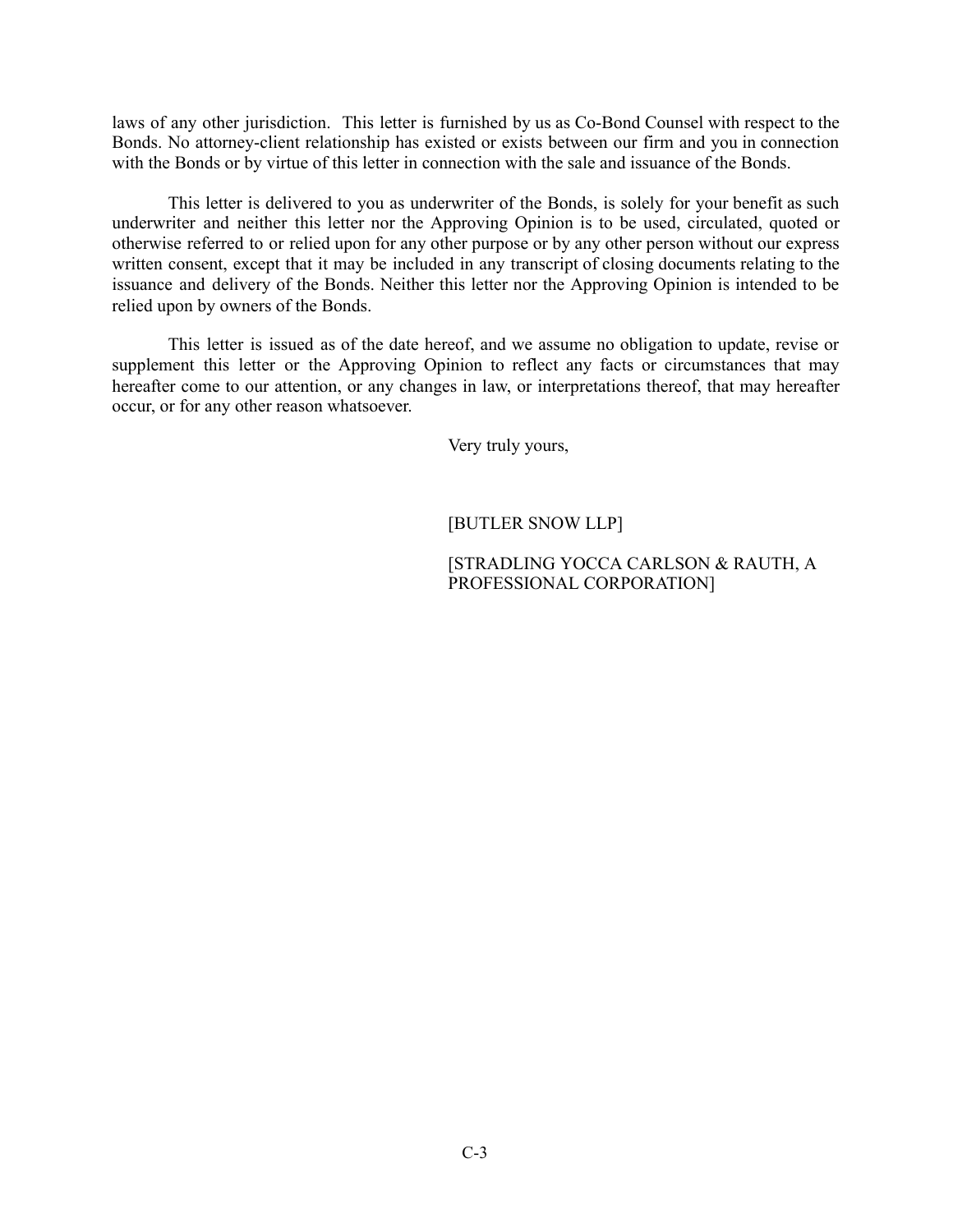### **EXHIBIT D**

### **FORM OF OPINION OF COUNSEL TO THE AUTHORITY**

*Upon the initial issuance of the Bonds, Best Best & Krieger, Counsel to the Authority, proposes to deliver an opinion in substantially the form set forth below:* 

\_\_\_\_\_\_\_\_\_\_, 2021

Independent Cities Finance Authority Lancaster, California

City of Compton Compton, California

Butler Snow LLP Atlanta, Georgia

Stradling Yocca Carlson & Rauth, A Professional Corporation Newport Beach, California

Raymond James & Associates, Inc. Pasadena, California

> $\mathbb{S}$ Independent Cities Finance Authority (City of Compton, California) Sales Tax Revenue Bonds Series 2021

Ladies and Gentlemen:

We have acted as general counsel to the Independent Cities Finance Authority (the "**Authority**") in connection with the issuance by the Authority of \$ principal amount of Independent Cities Finance Authority (City of Compton, California) Sales Tax Revenue Bonds, Series 2021 (the "**Bonds**"), pursuant to a Trust Agreement (the "Trust Agreement"), dated as of  $\qquad \qquad$ , 2021, among the Authority, U.S. Bank National Association (the "**Trustee**"), and the City of Compton, California (the "City"). In such connection, we have reviewed Resolution No. \_\_\_\_\_ (the " **Resolution** ") adopted by the governing body of the Authority on  $\qquad \qquad$ , 2021 approving and authorizing the execution and delivery of the Authority Documents (defined below), the Bonds, the Bond Purchase Agreement dated as of  $\qquad$ , 2021 by and among the Authority, the City, and Raymond James & Associates, Inc. (the "**Purchase Agreement**"), Limited Offering Memorandum (the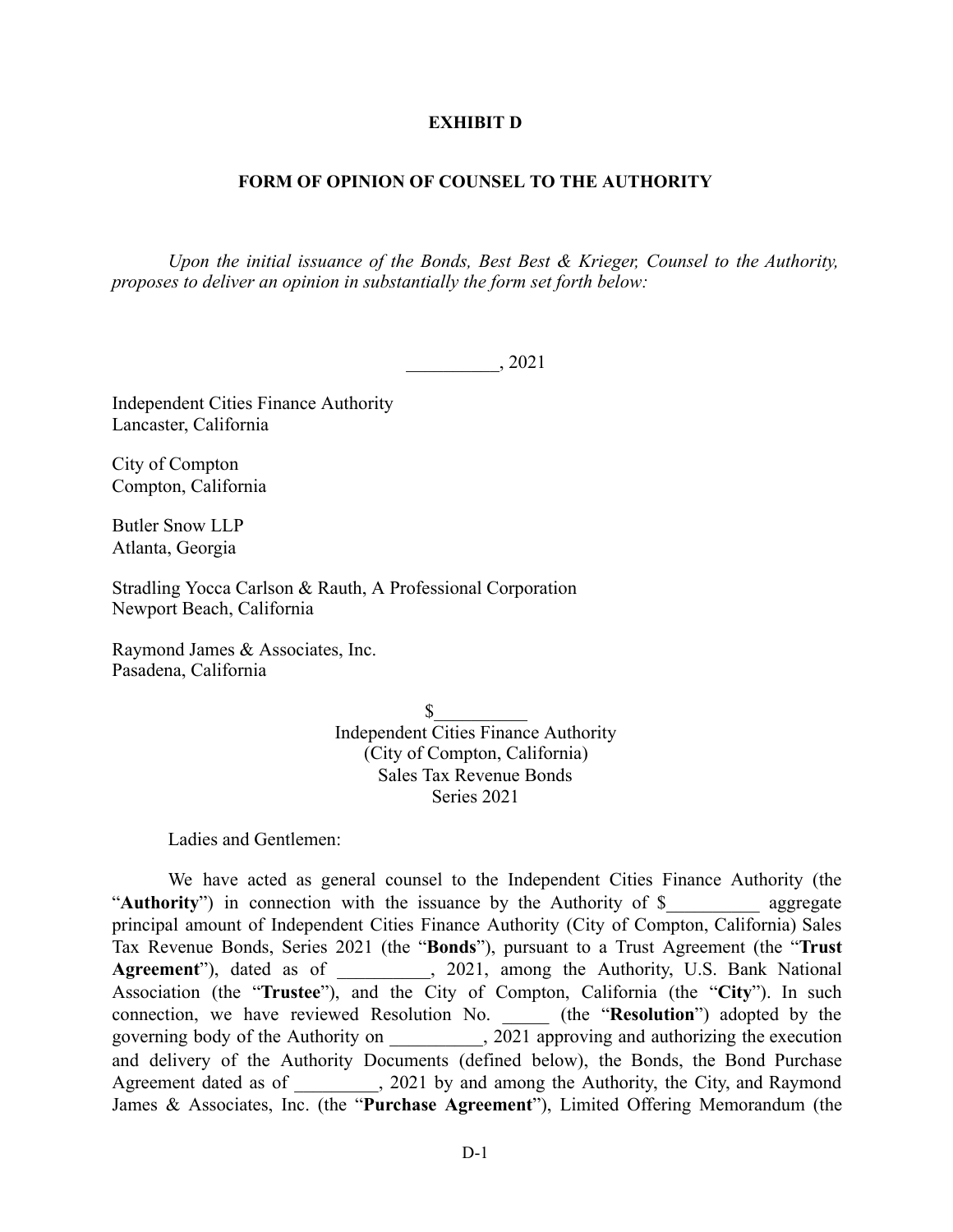"Limited Offering Memorandum"), dated \_\_\_\_\_\_\_\_\_, 2021, the Installment Sale Agreement (the "Installment Sale Agreement") dated as of January 1, 2021, by and between the Authority and the City, certificates of the Authority and others as to certain factual matters, and such documents and matters to the extent we deemed necessary to render the opinions set forth herein. The Trust Agreement, the Installment Sale Agreement, and the Purchase Agreement are sometimes collectively referred to herein as the " **Authority Documents** ."

The opinions expressed herein are based on an analysis of existing laws, regulations, rulings, and court decisions. Such opinions may be affected by actions taken or omitted or events occurring after the date hereof. We have not undertaken to determine, or to inform any person, whether any such actions are taken or omitted or events do occur or any other matters come to our attention after the date hereof. Accordingly, this opinion is not intended to, and may not, be relied upon or otherwise used in connection with any such actions, events or matters. With the delivery of this letter, our engagement with respect to the Bonds has concluded, and we disclaim any obligation to update this letter. We have assumed the genuineness of all documents and signatures presented to us (whether as originals or as copies) and the due and legal execution and delivery thereof by, and validity against, all parties thereto. We have assumed, without undertaking to verify independently, the accuracy of the factual matters represented, warranted or certified in the documents referred to in the first paragraph hereof. Our engagement with respect to the Bonds as general counsel to the Authority was limited to the matters expressly covered by the numbered opinions set out below. We express no opinion as to the validity or enforceability of the Bonds or any of the documents or actions authorized by the Resolution or as to the tax status of interest with respect to the Bonds.

Based on and subject to the foregoing, and in reliance thereon, as of the date hereof, we are of the following opinions:

1. The Authority is a joint powers agency duly organized and validly existing under the laws of the State of California.

2. The Resolution was duly adopted at a meeting of the governing body of the Authority which was called and held pursuant to law and with all public notice required by law and at which a quorum was present and acting throughout, and the resolution is now in full force and effect and has not been amended or superseded in any way.

3. There is no action, suit, proceeding, inquiry or investigation at law or in equity before or by any court or public body pending with respect to which the Authority has been served or, to the best of such counsel's knowledge, threatened against or affecting the Authority, except as may be disclosed in the Limited Offering Memorandum, which would materially adversely impact the Authority's ability to complete the transactions contemplated by the Authority Documents, the Limited Offering Memorandum or any other document or certificate related to such transactions, restrain or enjoin the collection of 2021 Installment Sale Payments under the Installment Sale Agreement, or in any way contesting or affecting the validity of the Bonds, the Limited Offering Memorandum, the Authority Documents or the transactions described in and contemplated thereby wherein an unfavorable decision, ruling or finding would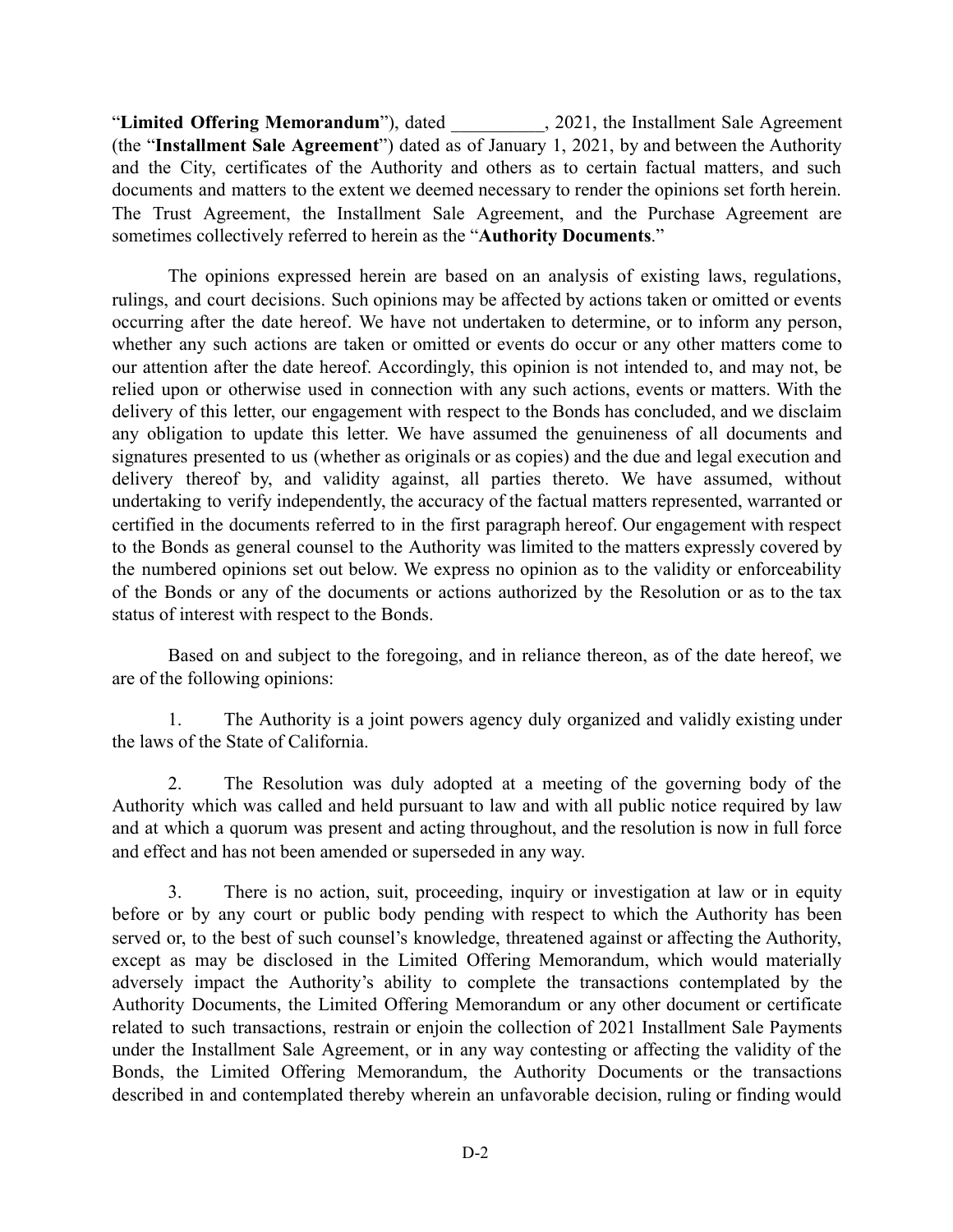materially adversely affect the validity and enforceability of the Bonds or the Authority Documents or in which a final adverse decision could materially adversely affect the operations of the Authority.

4. The execution and delivery of the Authority Documents and the issuance of the Bonds and compliance with the provisions thereof, do not and will not in any material respect conflict with or constitute on the part of the Authority a breach of or default under any agreement or other instrument to which the Authority is a party or by which it is bound or any existing law, regulation, court order or consent decree to which the Authority is subject, which breach or default has or may have a material adverse effect on the ability of the Authority to perform its obligations under the Authority Documents.

This letter is furnished by us as general counsel to the Authority. No attorney-client relationship has existed or exists between our firm and the addressees hereof in connection with the Bonds or by virtue of this letter. This letter is solely for the benefit of the addressees hereof, and is not to be used, circulated, quoted or otherwise referred to or relied upon for any other purpose or by any person other than the addressees of this letter. This letter is not intended to, and may not, be relied upon by owners of any Bonds or by any other party to whom it is not specifically addressed.

Very truly yours,

BEST, BEST KRIEGER LLP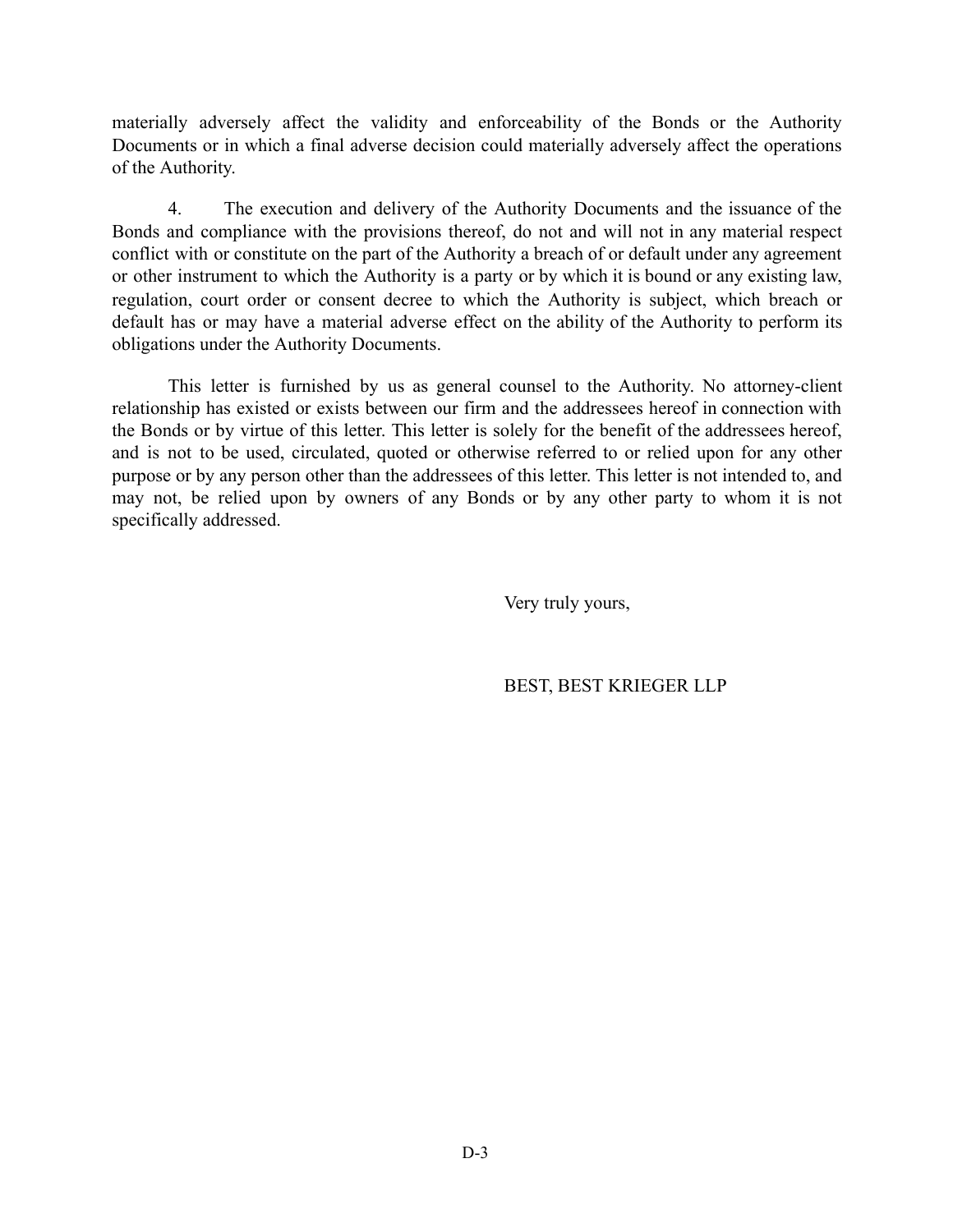### **EXHIBIT E**

## **FORM OF OPINION OF CITY ATTORNEY**

*Upon the initial issuance of the Bonds, the City Attorney of the City of Compton proposes to deliver an opinion in substantially the form set forth below:* 

\_\_\_\_\_\_\_\_\_\_, 2021

Independent Cities Finance Authority Lancaster, California

City of Compton Compton, California

Butler Snow LLP Atlanta, Georgia

Stradling Yocca Carlson & Rauth, A Professional Corporation Newport Beach, California

Raymond James & Associates, Inc. Pasadena, California

> $\sim$ Independent Cities Finance Authority (City of Compton, California) Sales Tax Revenue Bonds Series 2021

Ladies and Gentlemen:

I am the duly appointed and acting City Attorney of the City of Compton, California (the "City") in connection with the execution and delivery by the City of the Installment Sale Agreement (the "Installment Sale Agreement") dated as of January 1, 2021, by and between the Independent Cities Finance Authority (the " **Authority** ") and the City and the issuance by the Authority of \$ aggregate principal amount of Independent Cities Finance Authority (City of Compton, California) Sales Tax Revenue Bonds, Series 2021 (the " **Bonds** "), pursuant to a Trust Agreement (the "Trust Agreement"), dated as of \_\_\_\_\_\_\_\_, 2021, among the Authority, U.S. Bank National Association (the " **Trustee** "), and the City. In such connection, I have reviewed Resolution No. \_\_\_\_\_ (the "Resolution") adopted by the City Council of the City on 2021 approving and authorizing the execution and delivery of the City Documents (defined below), the Bond Purchase Agreement dated as of  $\qquad \qquad$ , 2021 by and among the Authority, the City, and Raymond James & Associates, Inc. (the " **Purchase**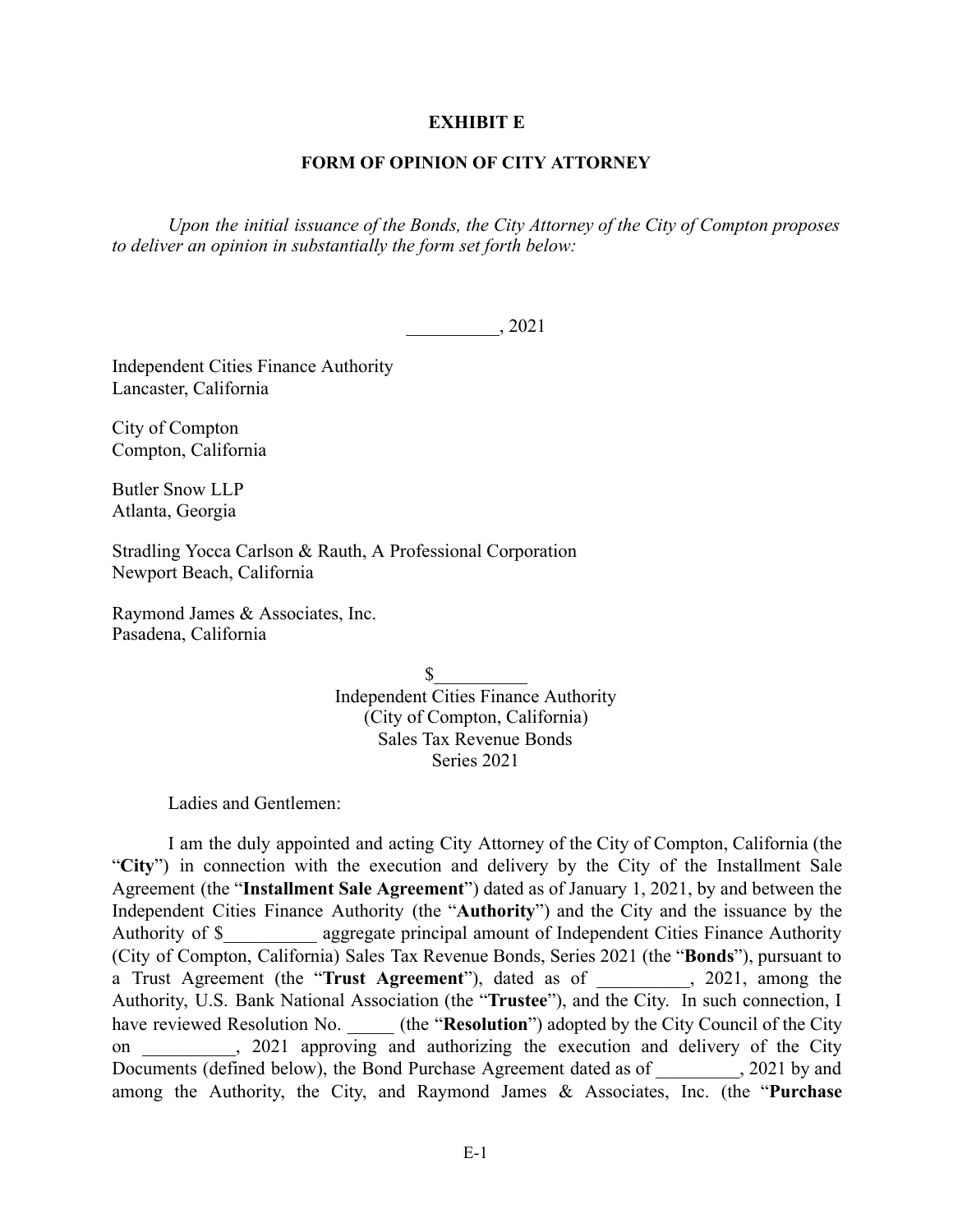Agreement"), the Limited Offering Memorandum (the "Limited Offering Memorandum"), dated  $\qquad \qquad$ , 2021, the Continuing Disclosure Agreement dated as of January 1, 2021, by and between the City and Willdan Financial Services (the "**Continuing Disclosure** Agreement"), certificates of the City and others as to certain factual matters, and such documents and matters to the extent I deemed necessary to render the opinions set forth herein. The Trust Agreement, the Installment Sale Agreement, the Continuing Disclosure Agreement, and the Purchase Agreement are sometimes collectively referred to herein as the "City" **Documents** ."

The opinions expressed herein are based on an analysis of existing laws, regulations, rulings, and court decisions. Such opinions may be affected by actions taken or omitted or events occurring after the date hereof. I have not undertaken to determine, or to inform any person, whether any such actions are taken or omitted or events do occur or any other matters come to my attention after the date hereof. Accordingly, this opinion is not intended to, and may not, be relied upon or otherwise used in connection with any such actions, events or matters. With the delivery of this letter, my engagement with respect to the Bonds has concluded, and I disclaim any obligation to update this letter. I have assumed the genuineness of all documents and signatures presented to us (whether as originals or as copies) and the due and legal execution and delivery thereof by, and validity against, all parties thereto. I have assumed, without undertaking to verify independently, the accuracy of the factual matters represented, warranted or certified in the documents referred to in the first paragraph hereof. My engagement with respect to the Bonds as City Attorney of the City was limited to the matters expressly covered by the numbered opinions set out below. I express no opinion as to the validity or enforceability of the Bonds or any of the documents or actions authorized by the Resolution or as to the tax status of interest with respect to the Bonds.

Based on and subject to the foregoing, and in reliance thereon, as of the date hereof, I am of the following opinions:

5. the City is a municipal corporation and a charter city duly organized and validly existing under the Constitution and laws of the State of California;

6. the resolution of the City approving and authorizing the execution and delivery of the City Documents and approving and authorizing the issuance of the Bonds and the delivery of the Limited Offering Memorandum and other actions of the City was duly adopted at a meeting of the governing body of the City which was called and held pursuant to law and with all public notice required by law and at which a quorum was present and acting throughout, and the resolution is now in full force and effect and has not been amended or superseded in any way;

7. there is no action, suit, proceeding, inquiry or investigation at law or in equity before or by any court or public body pending with respect to which the City has been served or, to the best of such City Attorney's knowledge, threatened against or affecting the City, except as may be disclosed in the Limited Offering Memorandum, which would materially adversely impact the City's ability to complete the transactions contemplated by the City Documents, the Limited Offering Memorandum or any other document or certificate related to such transactions,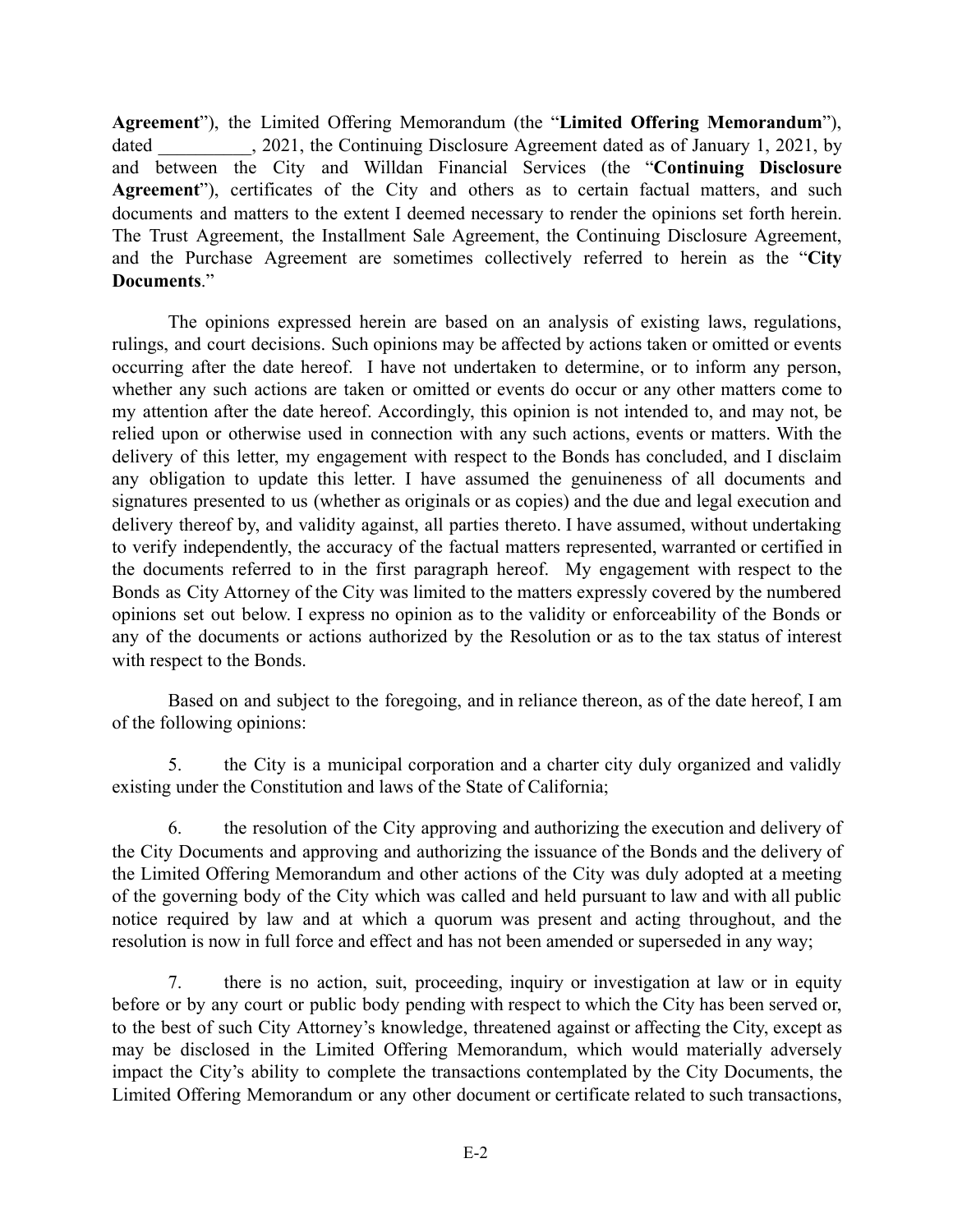restrain or enjoin the collection of Installment Payments with respect to the Installment Sale Agreement, or in any way contesting or affecting the validity of the Bonds, the Limited Offering Memorandum or the City Documents;

8. the execution and delivery of the City Documents and compliance with the provisions thereof, do not and will not in any material respect conflict with or constitute on the part of the City a breach of or default under any agreement or other instrument to which the City is a party or by which it is bound or any existing law, regulation, court order or consent decree to which the City is subject, which breach or default has or may have a material adverse effect on the ability of the City to perform its obligations under the City Documents; and

9. no authorization, approval, consent, or other order of the State of California or any other governmental body within the State of California or the Los Angeles County Metropolitan Transportation Authority is required for the valid authorization, execution and delivery of the City Documents or the consummation by the City of the transactions on its part contemplated therein, except such as have been obtained and except such as may be required under state securities or blue sky laws in connection with the purchase and distribution of the Bonds by the Underwriter

10. The information in the Limited Offering Memorandum is accurate in all material respects and does not omit any material fact which, in my opinion, should be included or referred to therein to make the statements made therein not misleading in any material respect.

This letter is furnished by me as City Attorney of the City. No attorney-client relationship has existed or exists between me and the addressees hereof in connection with the Bonds or by virtue of this letter. This letter is solely for the benefit of the addressees hereof, and is not to be used, circulated, quoted or otherwise referred to or relied upon for any other purpose or by any person other than the addressees of this letter. This letter is not intended to, and may not, be relied upon by owners of any Bonds or by any other party to whom it is not specifically addressed.

Very truly yours,

Damon M. Brown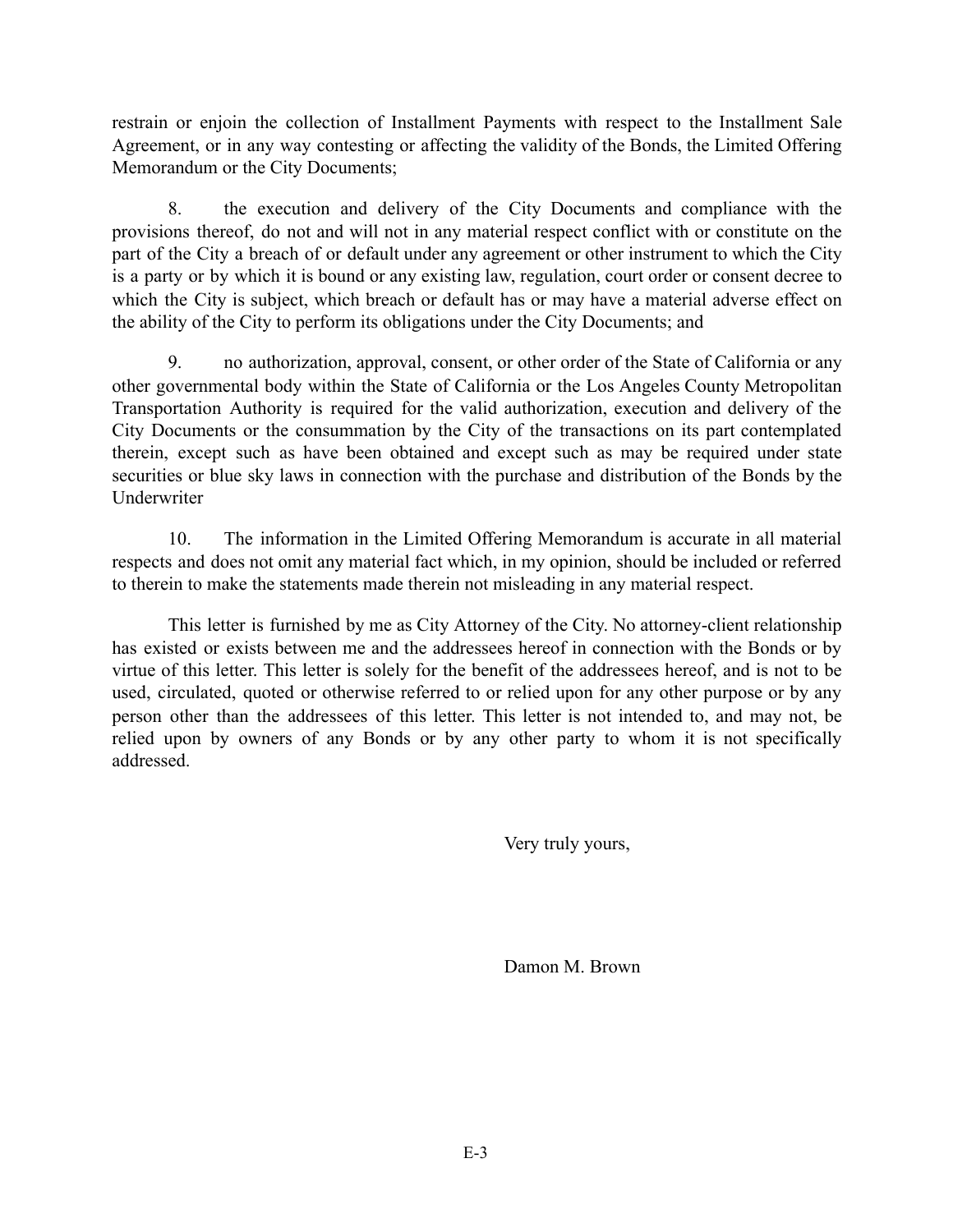### **EXHIBIT F**

### **FORM OF DISCLOSURE COUNSEL LETTER**

*Upon the initial issuance of the Bonds, Stradling Yocca Carlson & Rauth, A Professional Corporation, and Butler Snow LLP, Co-Disclosure Counsel, each propose to deliver a negative assurance letter to the Underwriter in substantially the form set forth below:*

\_\_\_\_\_\_\_\_\_\_, 2021

Stifel, Nicolaus & Company, Incorporated Pasadena, California

> $\sim$ Independent Cities Finance Authority (City of Compton, California) Sales Tax Revenue Bonds Series 2021

Ladies and Gentlemen:

We have acted as Co-Disclosure Counsel to the Independent Cities Finance Authority (the "**Authority**") and the City of Compton (the "City"), and not any other person, in connection with the issuance of the above-referenced bonds (the "Bonds"), dated 2021. This letter is issuance of the above-referenced bonds (the "Bonds"), dated being delivered in satisfaction of the requirements of Section  $8(e)(xii)$  of the Bond Purchase Agreement dated \_\_\_\_\_\_\_, 2021, by and among the Authority, the City, and you (the "Purchase Agreement"), but no attorney-client relationship has existed or exists between you and our firm in connection with the issuance of the Bonds or by virtue of this letter. All capitalized terms used herein and not defined herein shall have the meanings ascribed thereto in the Purchase Agreement.

In providing the statement of belief set forth in the third succeeding paragraph, reference is<br>the Preliminary Limited Offering Memorandum dated (together with made to the Preliminary Limited Offering Memorandum dated any amendments and supplements thereto and additional matters included in the final Limited Offering Memorandum, the "**Preliminary Limited Offering Memorandum**"), the Limited Offering Memorandum dated \_\_\_\_\_\_\_\_\_\_\_\_\_\_\_\_\_ (the "**Limited Offering Memorandum**"). As Co-Disclosure Counsel, we have reviewed the Preliminary Limited Offering Memorandum and the Limited Offering Memorandum and the letters, certificates, and opinions delivered to you pursuant to the provisions of the Purchase Agreement, including, but not limited to, Section 8(e) thereof, and we have participated in conferences in which the contents of the Preliminary Limited Offering Memorandum and the Limited Offering Memorandum and other matters were discussed. The purpose of our professional engagement was not to establish or to confirm factual matters set forth in the Preliminary Limited Offering Memorandum or the Limited Offering Memorandum, and we have not undertaken to verify independently any of such factual matters.

The conclusions expressed herein are based on an analysis of existing laws, regulations, rulings and court decisions and cover certain matters not directly addressed by such authorities. Such conclusions may be affected by actions taken or omitted or events occurring after the date hereof. We have not undertaken to determine, or to inform you or any other person, whether any such actions are taken or omitted or whether such events do occur or any other matters come to our attention after

D-1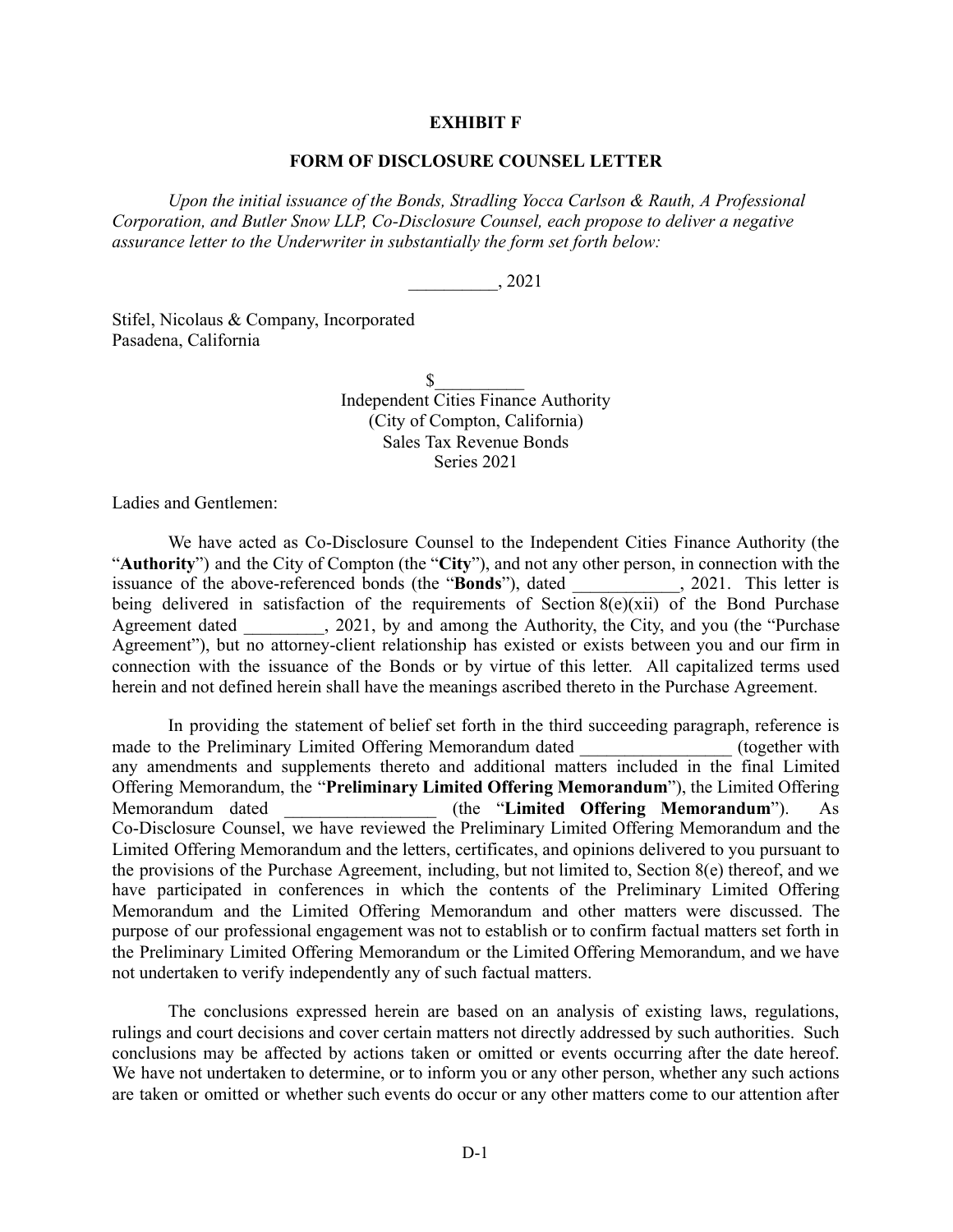the date hereof. We have assumed, but not independently verified, that the signatures on all documents, letters, opinions and certificates which we have examined are genuine, that all documents submitted to us are authentic and were duly and properly executed by the parties thereto and that all representations made in the documents that we have reviewed are true and accurate. We have assumed, without independent verification, the accuracy of the factual matters represented, warranted or certified in the documents, and of the legal conclusions contained in any opinions referenced in the Preliminary Limited Offering Memorandum and the Limited Offering Memorandum.

By delivering this letter, we are not expressing any opinion with respect to any indemnification, contribution, liquidated damages, penalty (including any remedy deemed to constitute a penalty), right of set-off, arbitration, judicial reference, choice of law, choice of forum, choice of venue, non-exclusivity of remedies, waiver or severability provisions contained in any document referenced in the Preliminary Limited Offering Memorandum or the Limited Offering Memorandum, nor are we expressing any opinion with respect to the state or quality of title to or interest in any assets described in or as subject to the lien of the Trust Agreement dated as of January , 2021, by and among the Authority, the City, and U.S. Bank National Association, as trustee (the "Trustee"), or the accuracy or sufficiency of the description contained therein of, or the remedies available to enforce liens on, any such assets. Our services as Co-Disclosure Counsel to the Authority and City did not involve the rendering of financial or other non-legal advice to you, the Authority, the City, or any other party to the transaction.

Subject to the foregoing and on the basis of the information we gained in the course of performing the services referred to above, we confirm to you as a matter of fact and not opinion that no facts have come to the attention of the attorneys in our firm rendering legal services in connection with this matter that cause them to believe that the Preliminary Limited Offering Memorandum as of its date or the Limited Offering Memorandum as of its date or as of the date hereof, contained or contains any untrue statement of a material fact or omitted or omits to state any material fact necessary to make the statements made therein, in the light of the circumstances under which they were made, not misleading; provided, however, we are not passing on and do not assume responsibility for the accuracy, completeness, or fairness of the statements contained in the Preliminary Limited Offering Memorandum or the Limited Offering Memorandum, nor do we express any view with respect to: (i) the expressions of opinion, the assumptions, the projections, estimates and forecasts, the charts, the financial statements or other financial, numerical, economic, demographic or statistical data, or assessed valuations contained in the Preliminary Limited Offering Memorandum and the Limited Offering Memorandum; (ii) any CUSIP numbers or information relating thereto; (iii) any information with respect to The Depository Trust Company and its bookentry system; (iv) any information contained in the appendices to the Preliminary Limited Offering Memorandum or the Limited Offering Memorandum; (v) any information incorporated by reference into the Preliminary Limited Offering Memorandum or the Limited Offering Memorandum; (vi) the Authority's and the City's compliance with their obligations to provide notice of the events described in part  $(b)(5)(i)(C)$  of Rule 15c2-12 promulgated under the Securities Act of 1934 ("Rule 15c2-12") or to file annual reports described in part  $(b)(5)(i)(A)$  of Rule 15c2-12; (vii) any information with respect to the underwriter or underwriting matters with respect to the Bonds, including but not limited to information under the caption "CONCLUDING INFORMATION—Underwriting;" and (viii) information under the captions "TAX MATTERS" and "LEGAL MATTERS—Absence of Litigation." Finally, we advise you that, other than reviewing the various certificates and opinions required by Section 8(e) of the Purchase Agreement, we have not taken any steps since